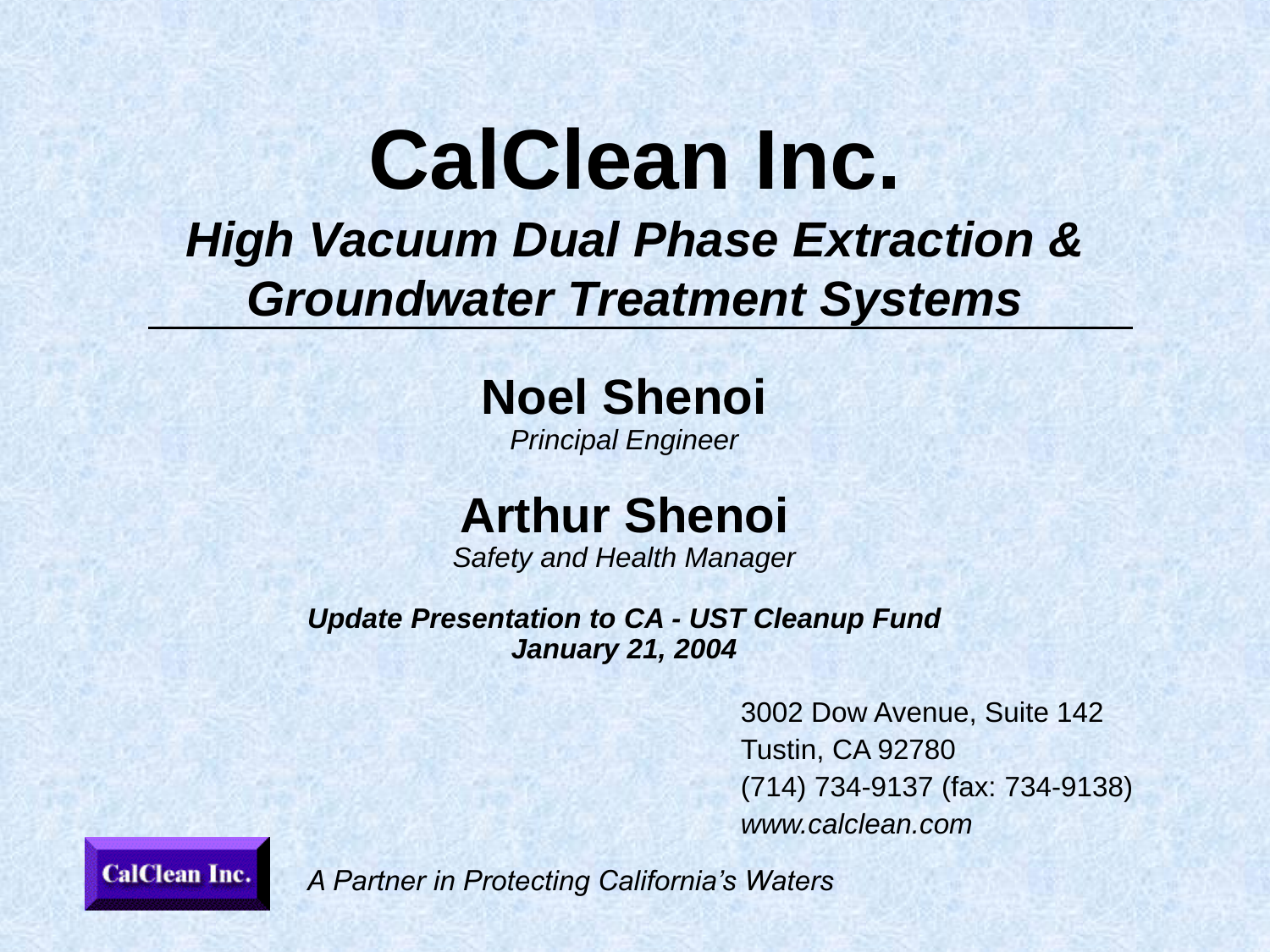# **Overview**

- Remediation Capabilities
- CalClean's Performance Review
- New Remediation Techniques Learned
- New "Interruptible" Pricing Program
- Permits (Air & Water)
- Advantages of Using CalClean's **Systems**
- Recommendations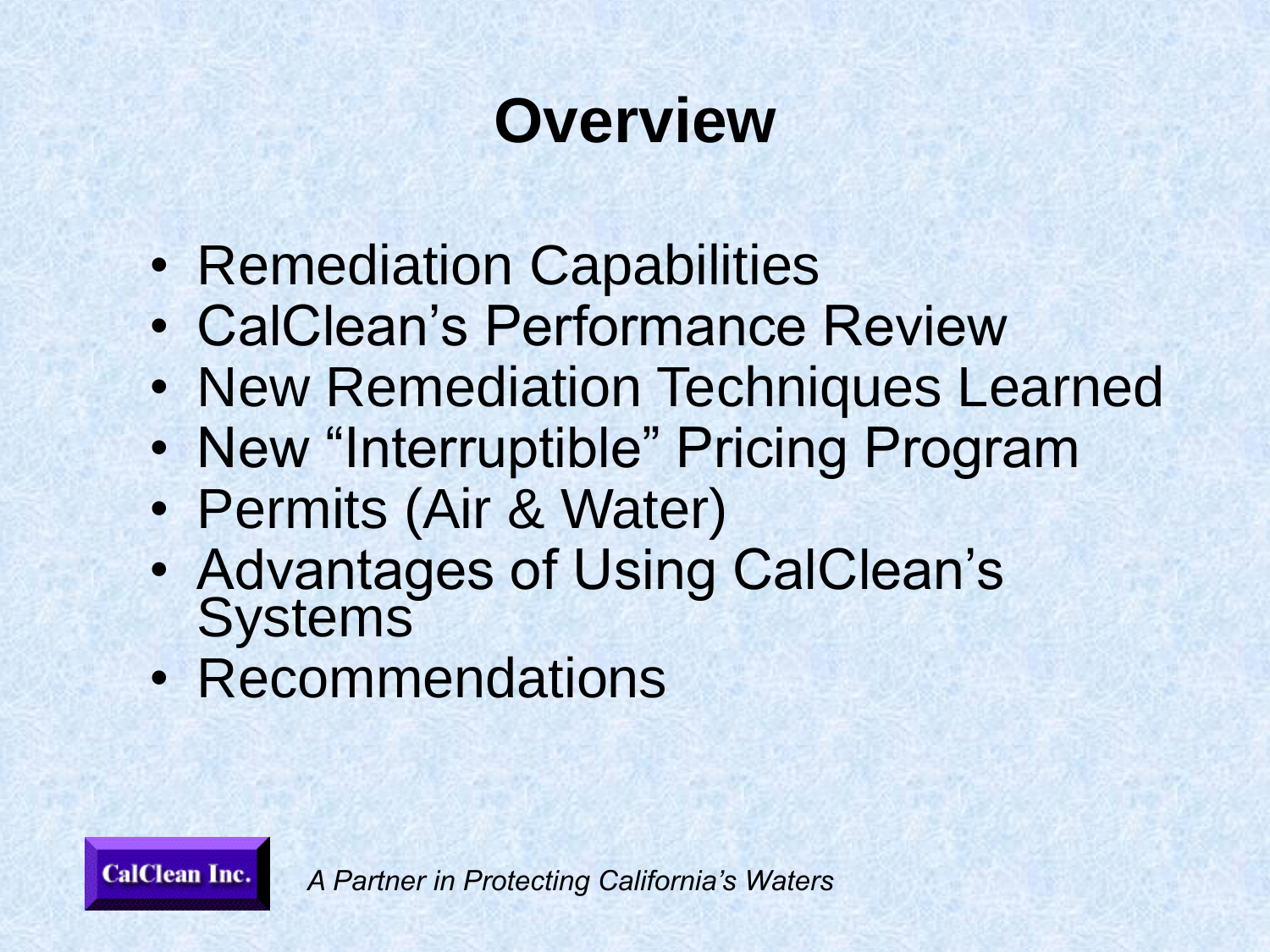## **Remediation Capabilities**

- Petroleum Hydrocarbons (Seven Truckmounted 450-CFM High Vacuum Systems)
	- MtBE and Other Oxygenates **(ETBE, TAME,DIPE, TBA, etc.)**
	- BTEX

**CalClean Inc.** 

- Other Aromatic Hydrocarbons
- Fuels (gasoline, diesel, etc.)
- Onsite Groundwater Treatment (Ten Trailermounted 20-GPM Systems)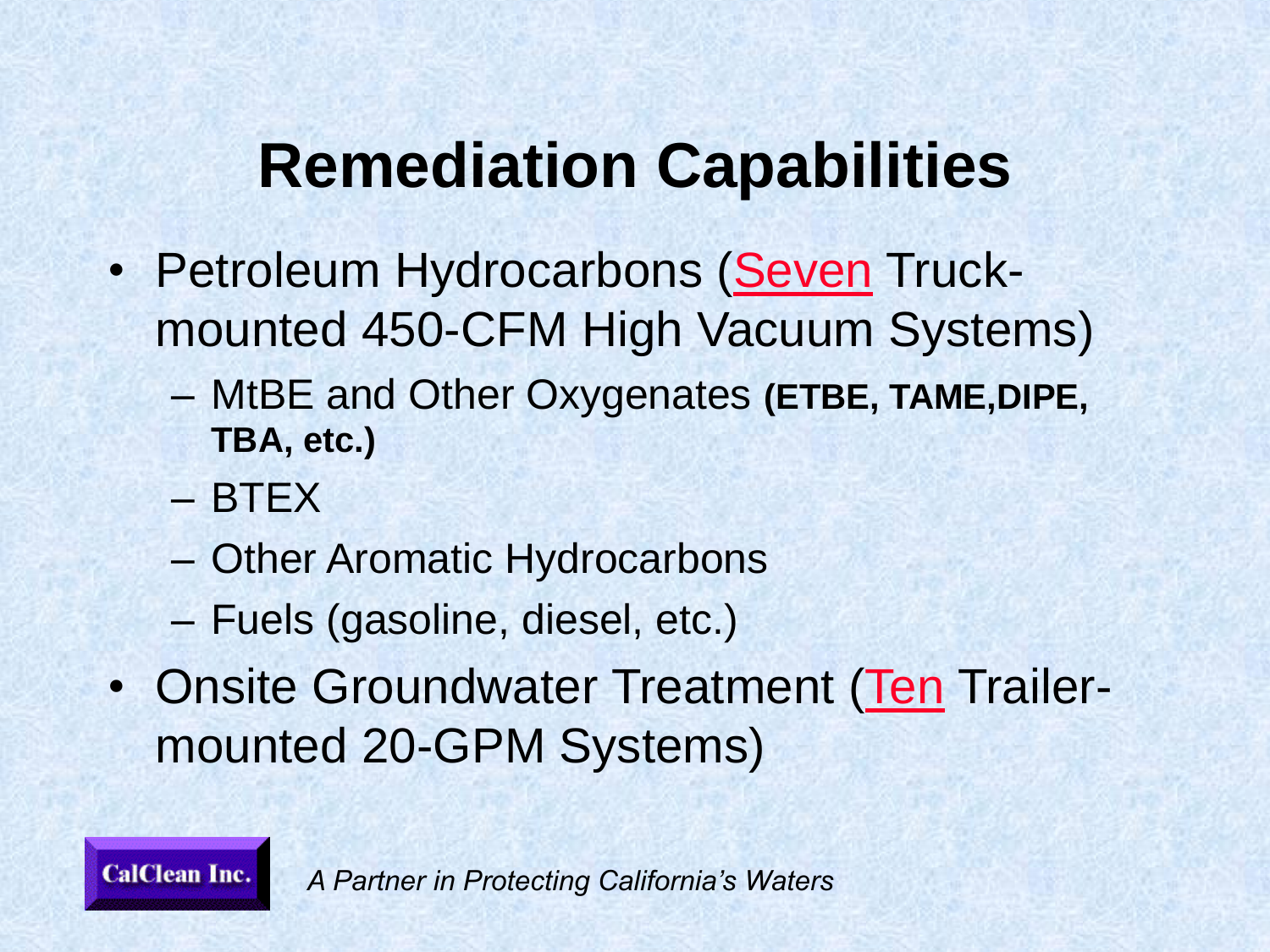

**CalClean Inc.**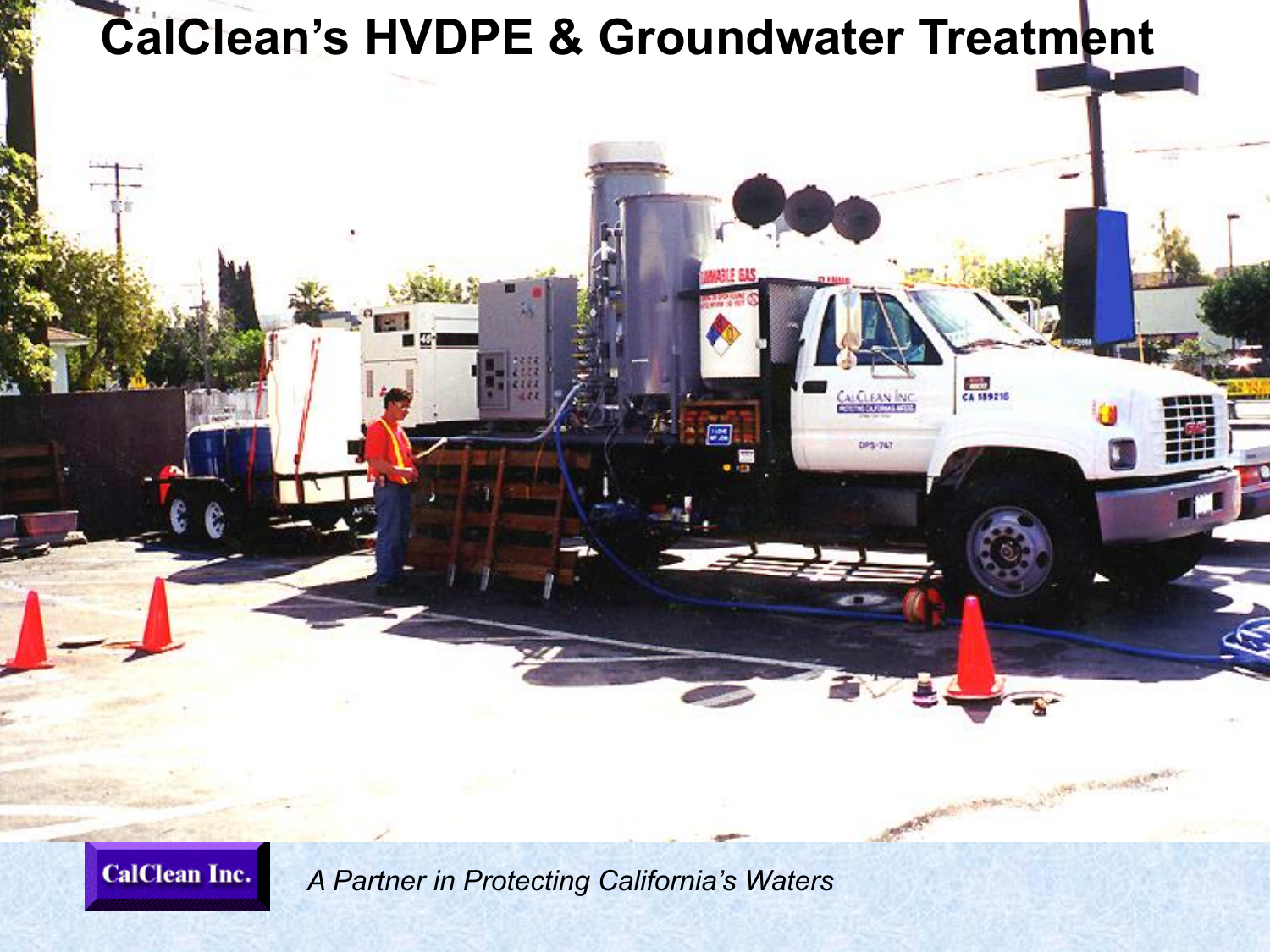### Year 2000

One HVDPE Truck

**CalClean Inc.** 

- **One Water Treatment Trailer**
- Recommended 5-Day Events
- Removed Approx. 113,000 pounds
- Cost/Pound Removed = \$5.32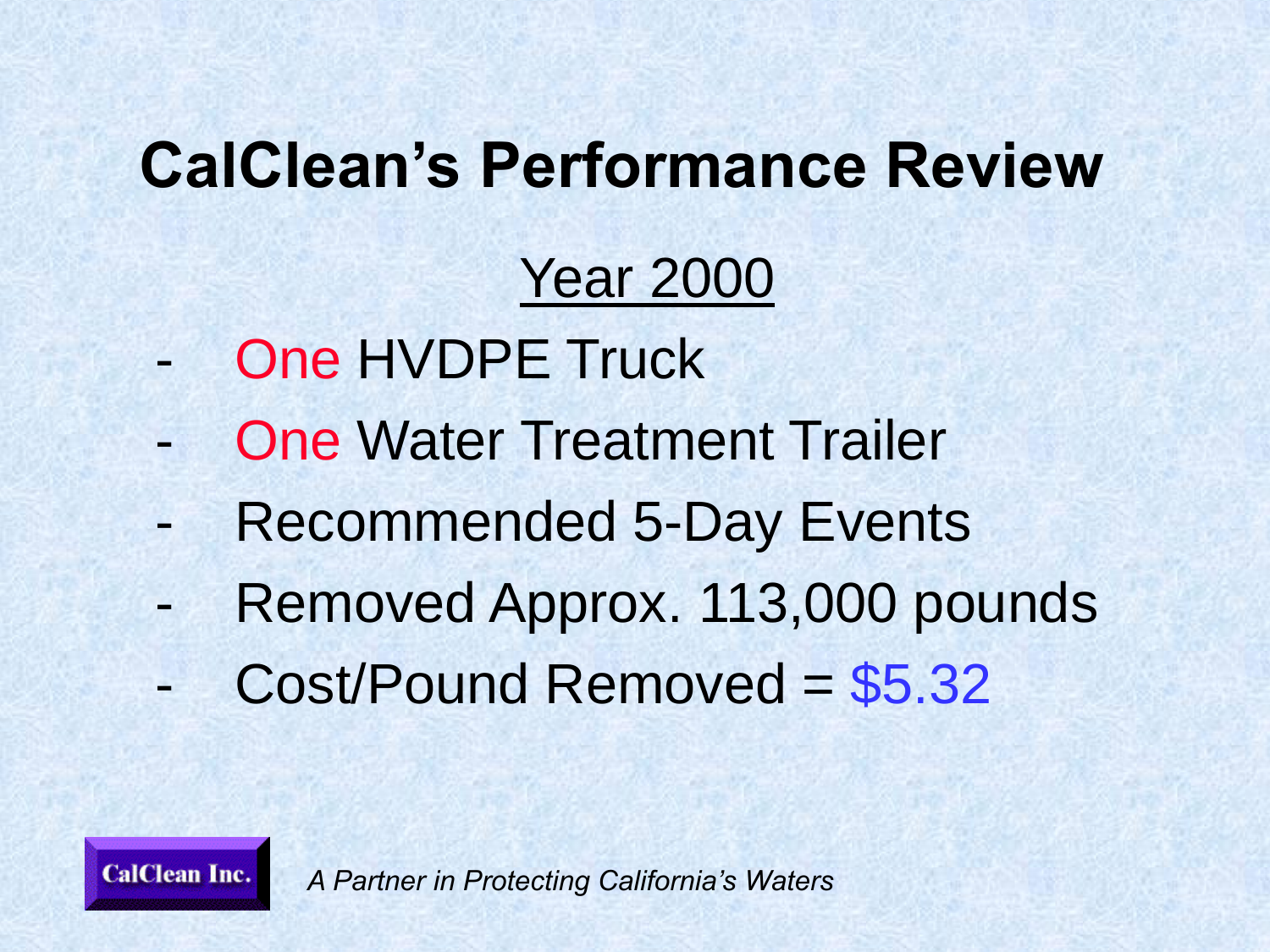### Year 2001

- Three HVDPE Trucks
- **Five Water Treatment Trailers**
- Recommended 15-Day Events
- Removed Approx. 346,000 pounds
- Cost/Pound Removed = \$4.90

*A Partner in Protecting California's Waters*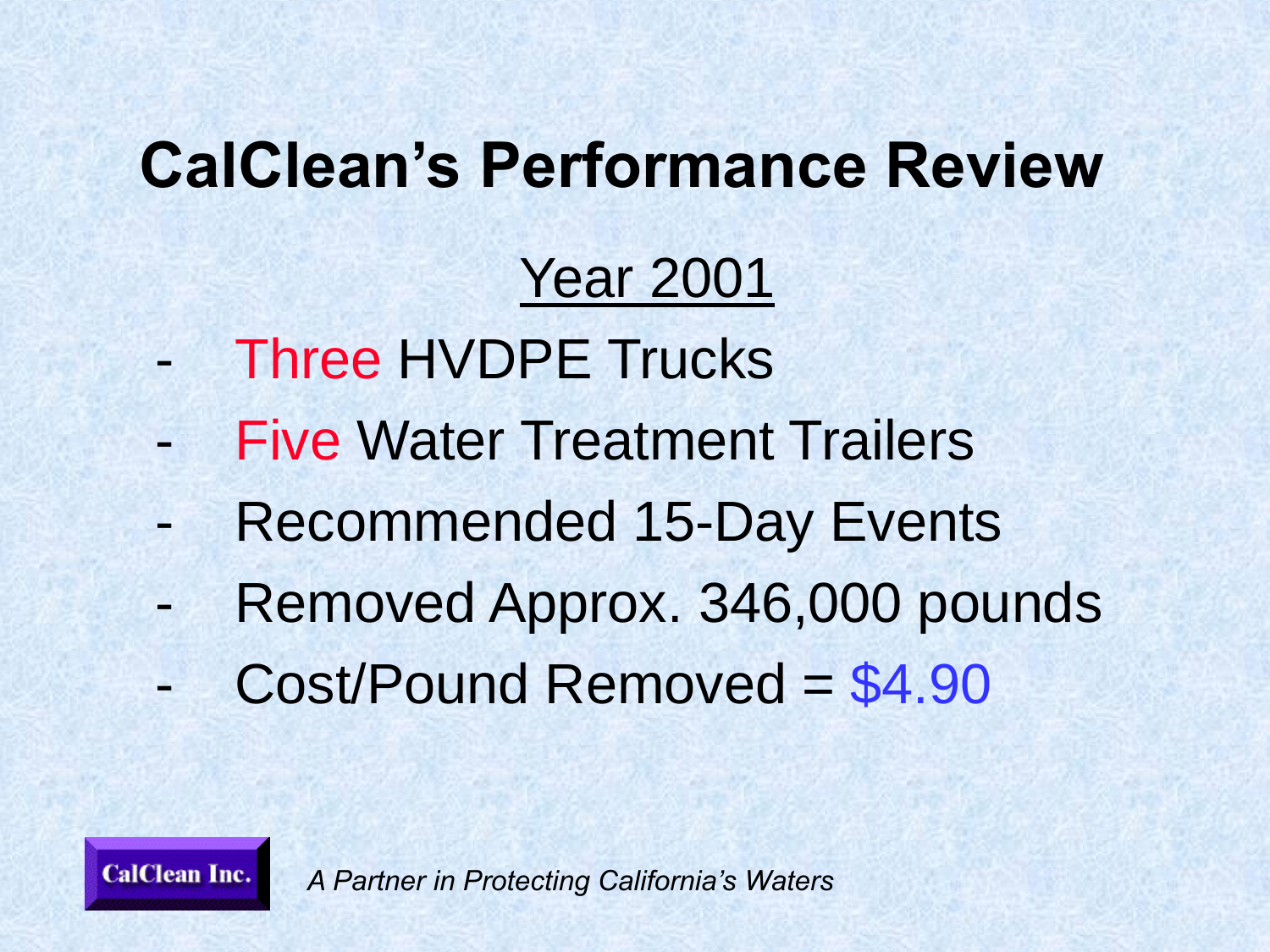### Year 2002

- Five HVDPE Trucks
- **Seven Water Treatment Trailers**
- Recommended 30-Day Events
- Began Full Scale Cleanups
- Removed Approx. 564,000 pounds
- Cost/Pound Removed = \$4.44

**CalClean Inc.** *A Partner in Protecting California's Waters*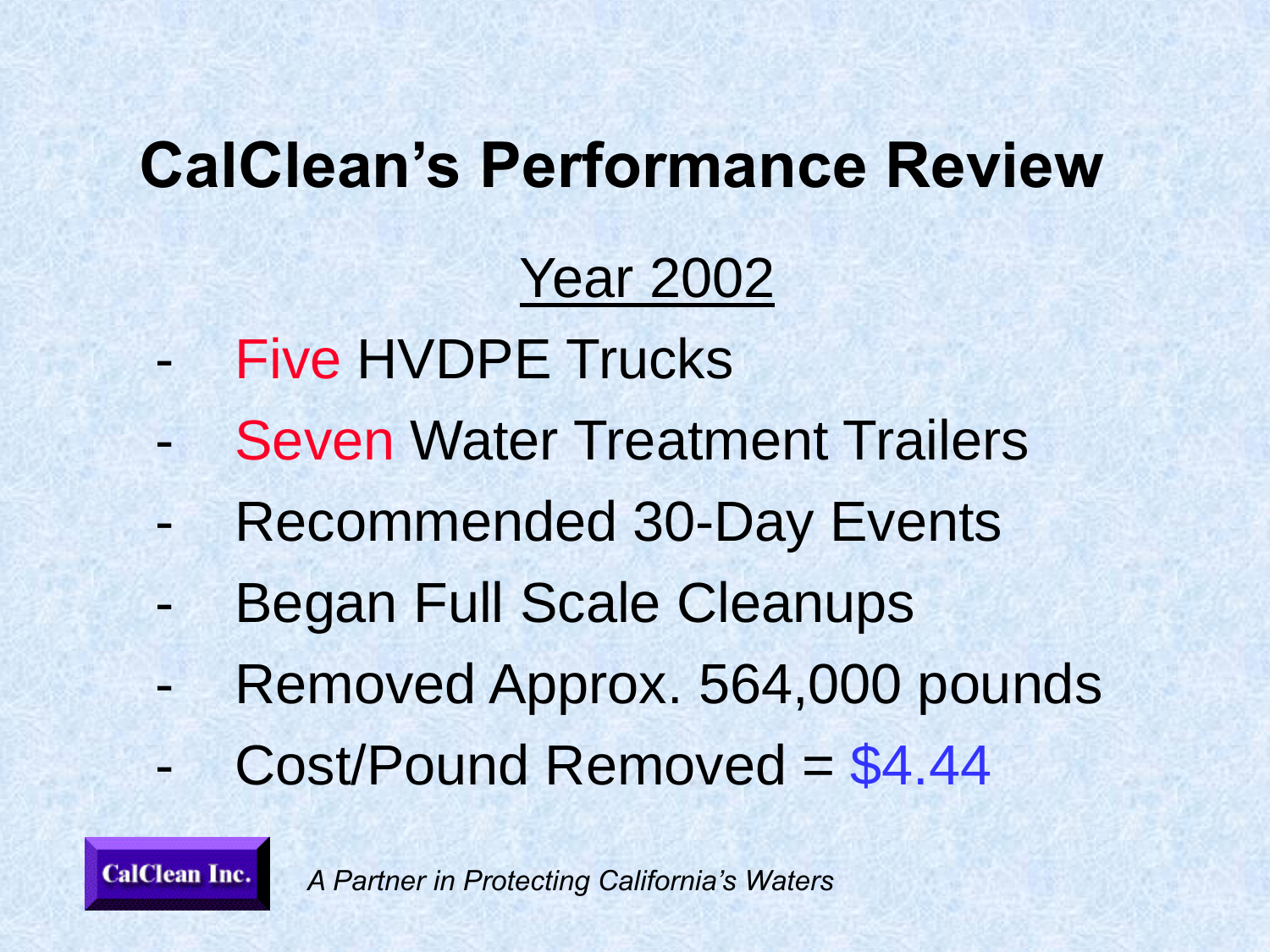- Seven HVDPE Trucks
- **Ten Water Treatment Trailers**
- **Seven Auxiliary Fuel Trailers**
- Recommended 30-Day Events
- Began Using Air Sparging w/HVDPE
- Removed Approx. 690,000 pounds
- Cost/Pound Removed = \$4.38

*A Partner in Protecting California's Waters*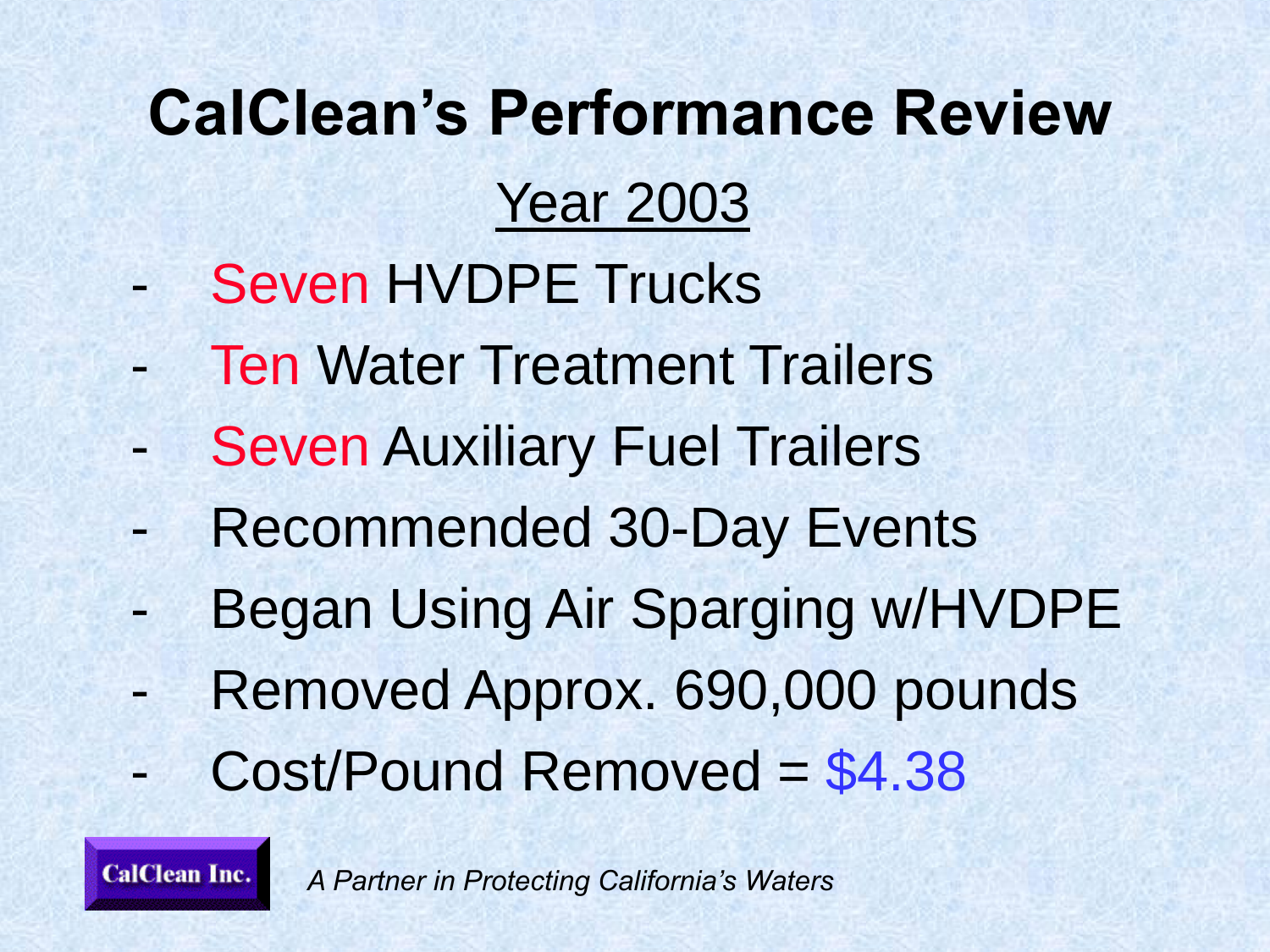### Year 2004

- Recommend Multiple 30-Day Events
- Use Air Sparging w/HVDPE
- Implement "interruptible" rate program
- Concentrate on quality of "Up-Time"
- Better maintenance of systems
- Provide minimum up-time guarantee

*A Partner in Protecting California's Waters*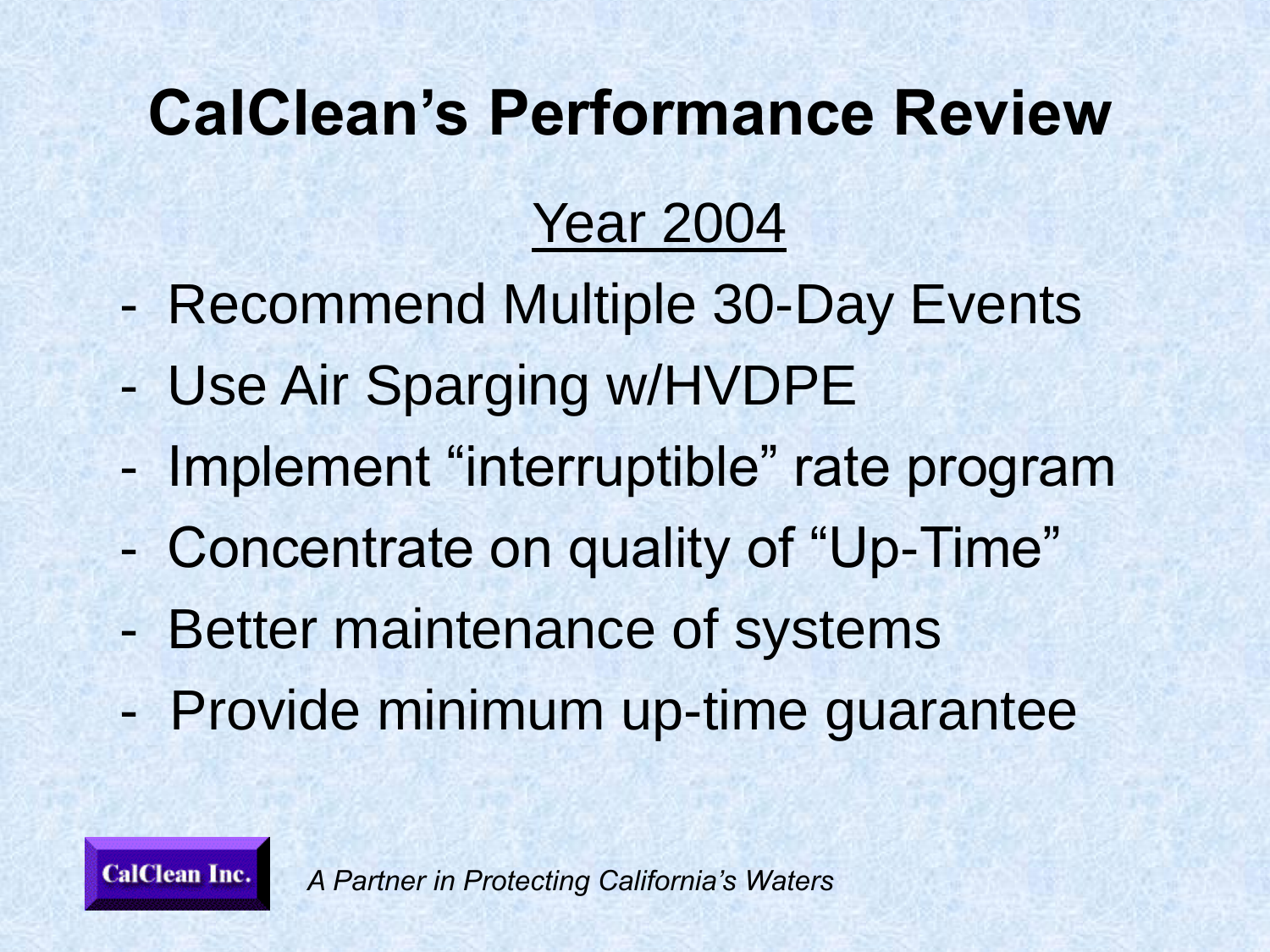### Average Cost Per Pound Summary

- Year 2000 \$5.32 (113,000 pounds)
- Year 2001 \$4.90 (346,000 pounds)
- Year 2002 \$4.44 (564,000 pounds)
- Year 2003 \$4.38 (690,000 pounds) Total Pounds Removed = 1,713,000 Average Cost Per Pound = \$4.56

*A Partner in Protecting California's Waters*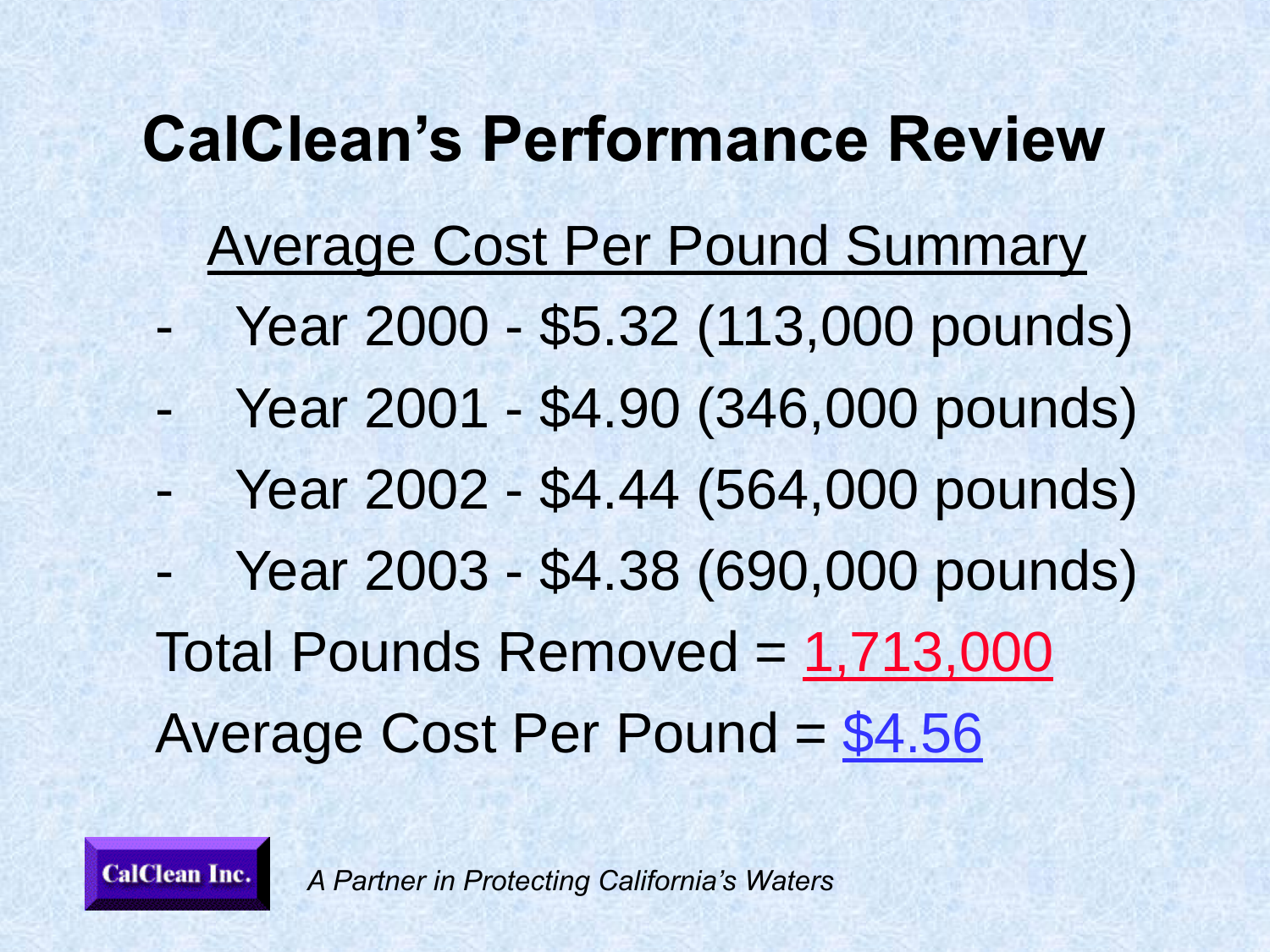### **New Remediation Techniques Learned**

- Use Air Sparging to enhance HVDPE
- Use HVDPE to remove diesel product
- Clean up contaminated vadose only sites quickly with high vacuum systems
- New well box and underground piping design for HVDPE operations
- Use periodic extractions (w/interruptible pricing) to address interim rebound
- Can extract from great depths (>270 feet)

**CalClean Inc.**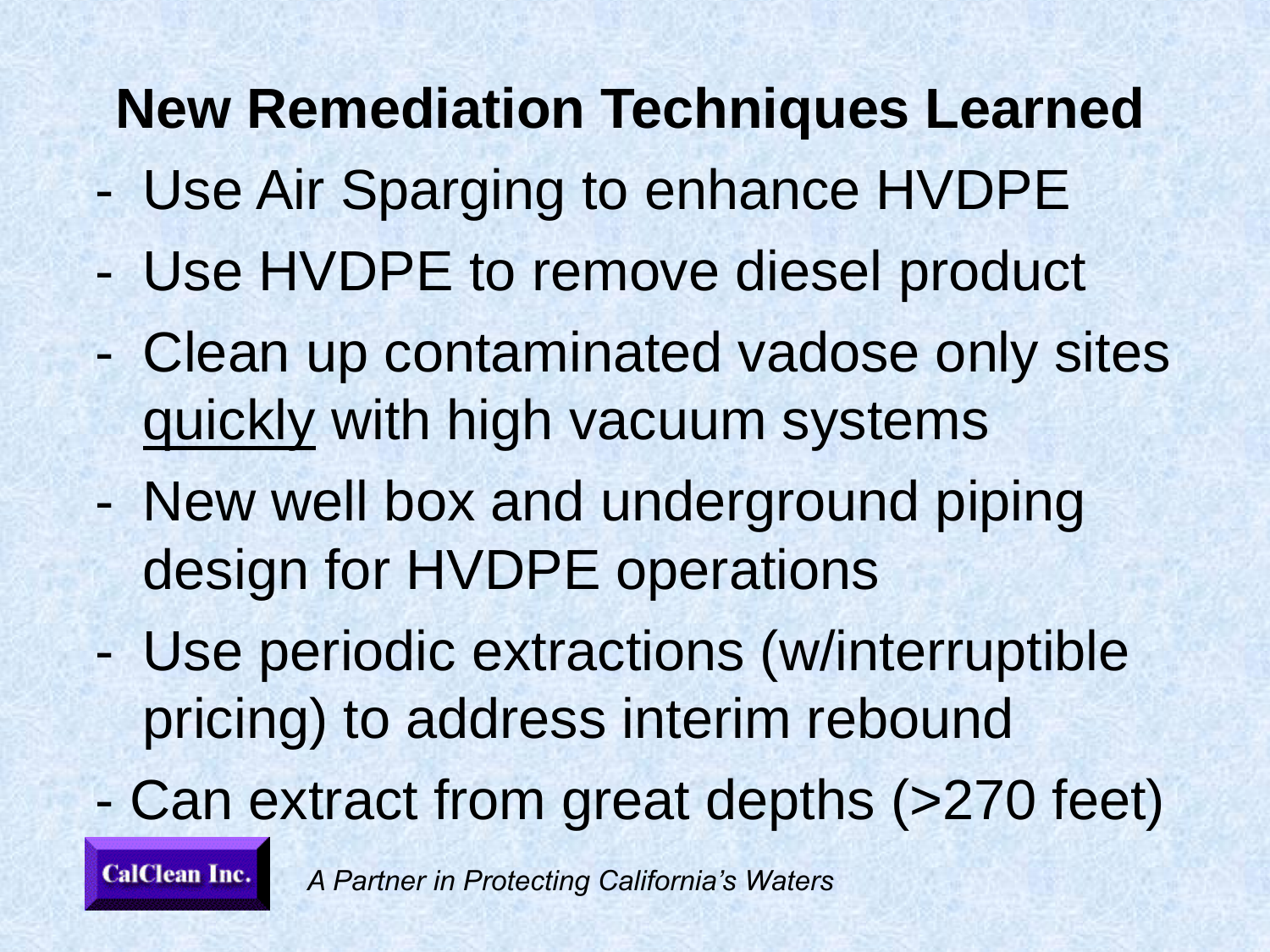# **Interruptible Pricing Program**

- Timesharing with several other sites
- Minimum Contract 120 Days
- Complete over 9 months

**CalClean Inc.** 

- Minimum 7-day events each return
- Address rebound on every return to site
- \$1,500/day pricing for HVDPE system
- Special lower pricing for water treatment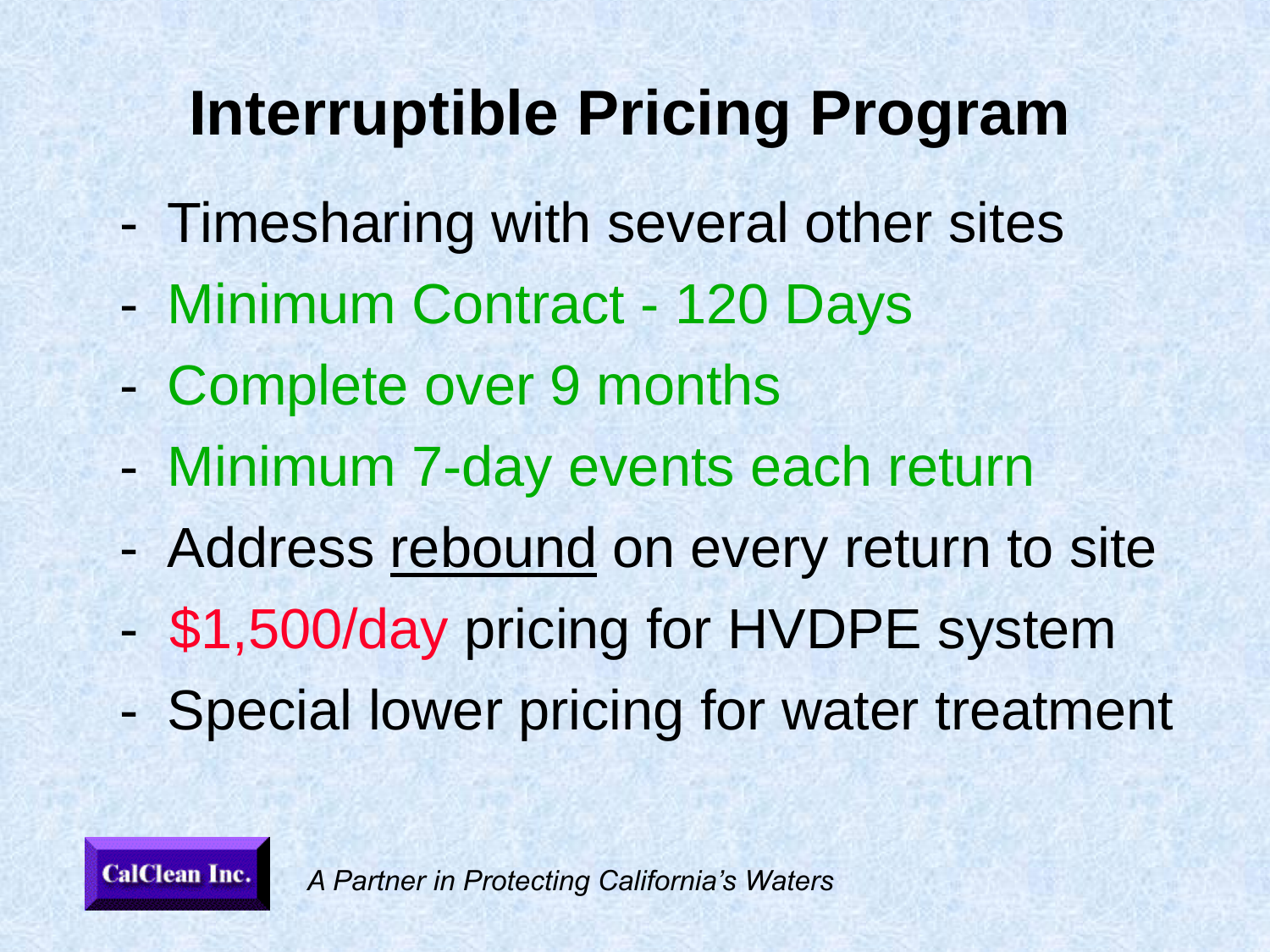## **Various Locations Permits**

- **Air Districts (Vapor Treatment)**
	- **SCAQMD, BAAQMD** (ISSUED)
	- **SDAPCD, MBUAPCD, EDAPCD** (ISSUED)
	- **VCAPCD, MDAQMD, SLOAPCD** (ISSUED)
	- **PCAPCD, SJVUAPCD, GCAPCD** (ISSUED)
	- **SMAQMD, SBCAPCD, GBUAPCD** (ISSUED)
	- **MAQMD, ICAPCD** (ISSUED)
	- OTHER AQMDs/APCDs (PENDING)
- **NPDES (Onsite Water Treatment and Discharge)**
	- **SANTA ANA (RWQCB-8)** (ISSUED)
	- **CENTRAL COAST (RWQCB-3)** (ISSUED)
	- OTHER RWQCBs (PENDING APPLICATION)

**CalClean Inc.** *A Partner in Protecting California's Waters*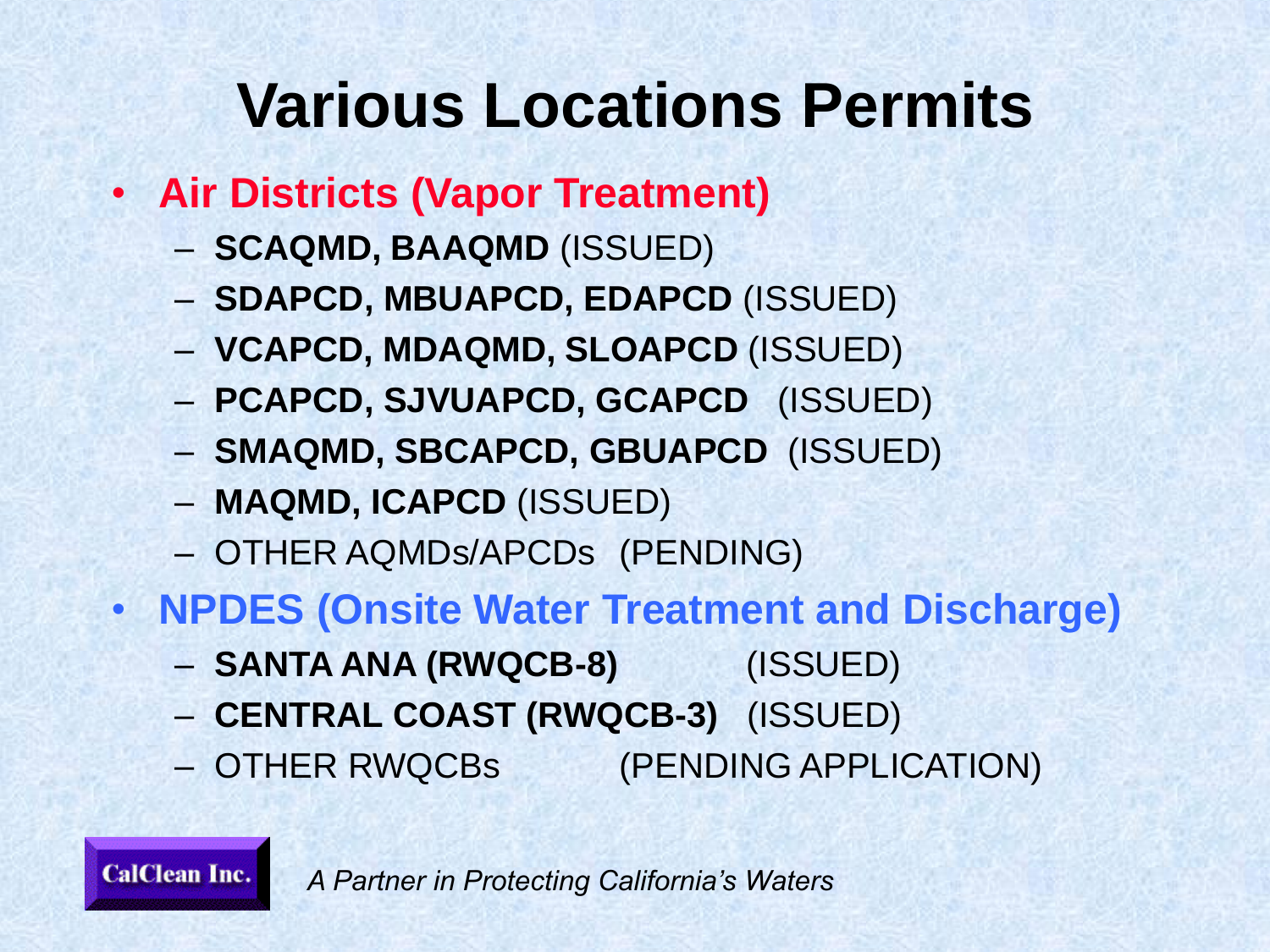# **Advantages Of Using CalClean**

- Most Cost Effective (lowest \$ / lb. HC Removed)
- No Capital or Maintenance Cost Outlays
- Can Mobilize Quickly to a Site
- No Shutdown of Station for Trenching
- Low Noise for 24-Hour Operations in Neighborhoods
- Occupies Less Space at Station
- High Capacity Equipment (SCFM and GPM)
- Various Locations Permits Already Obtained
- Consolidated Pricing &100% Guaranteed Up Time
- Quality Technical Expertise and Supervision

**CalClean Inc.**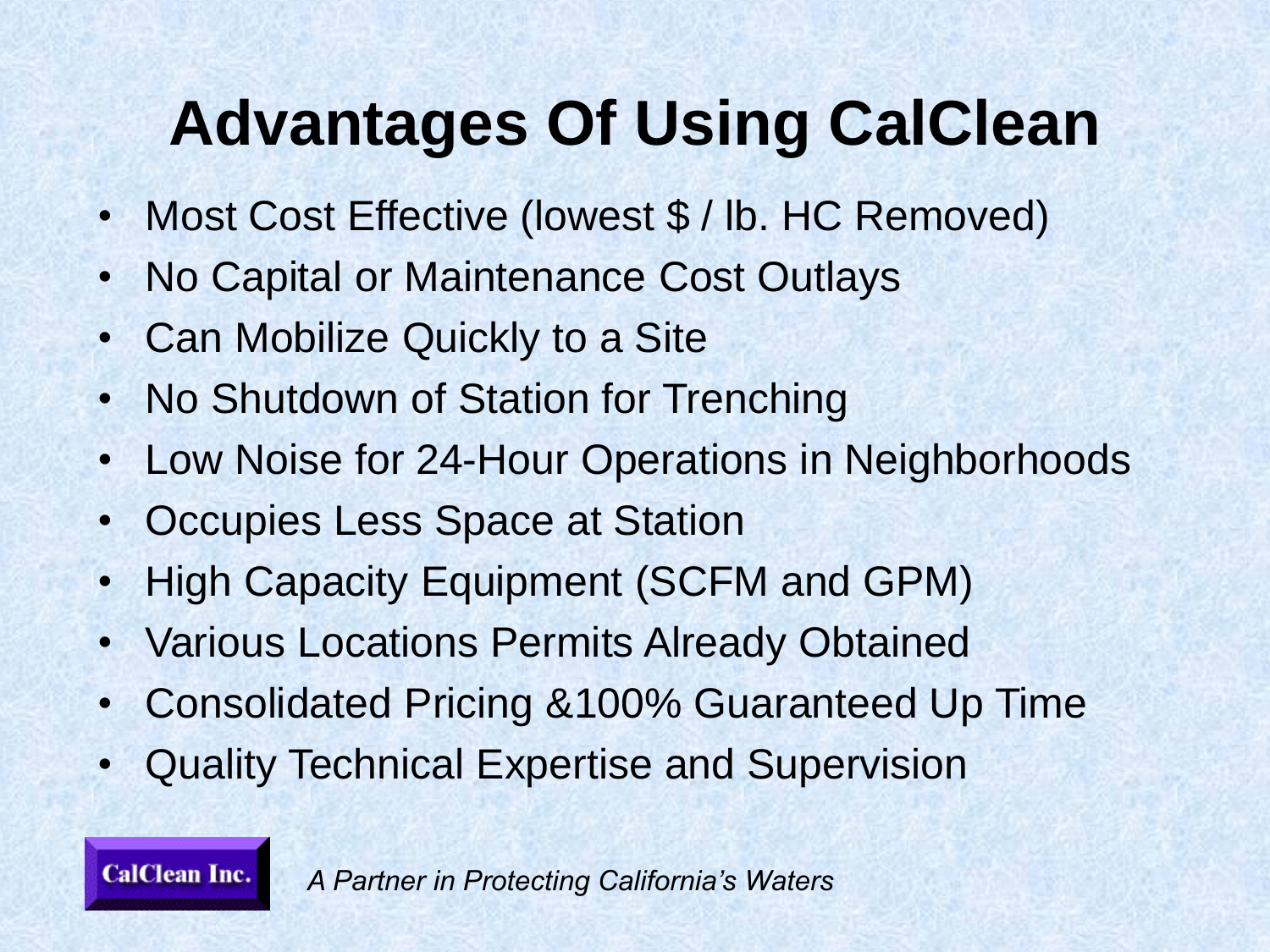# **Recommendations**

- Aggressive Cleanup using interruptible pricing program
- Remedial well design/location is critical to effective cleanups around source area(s), add one or more air sparge wells near source area
- Allow consultants to lengthen HVDPE events to maximize effectiveness in certain cases
- Increase duration of Pilot Tests to 5 days
- Encourage NPDES or Sewer Discharge Permits vs. Offsite Transportation and Disposal

*A Partner in Protecting California's Waters*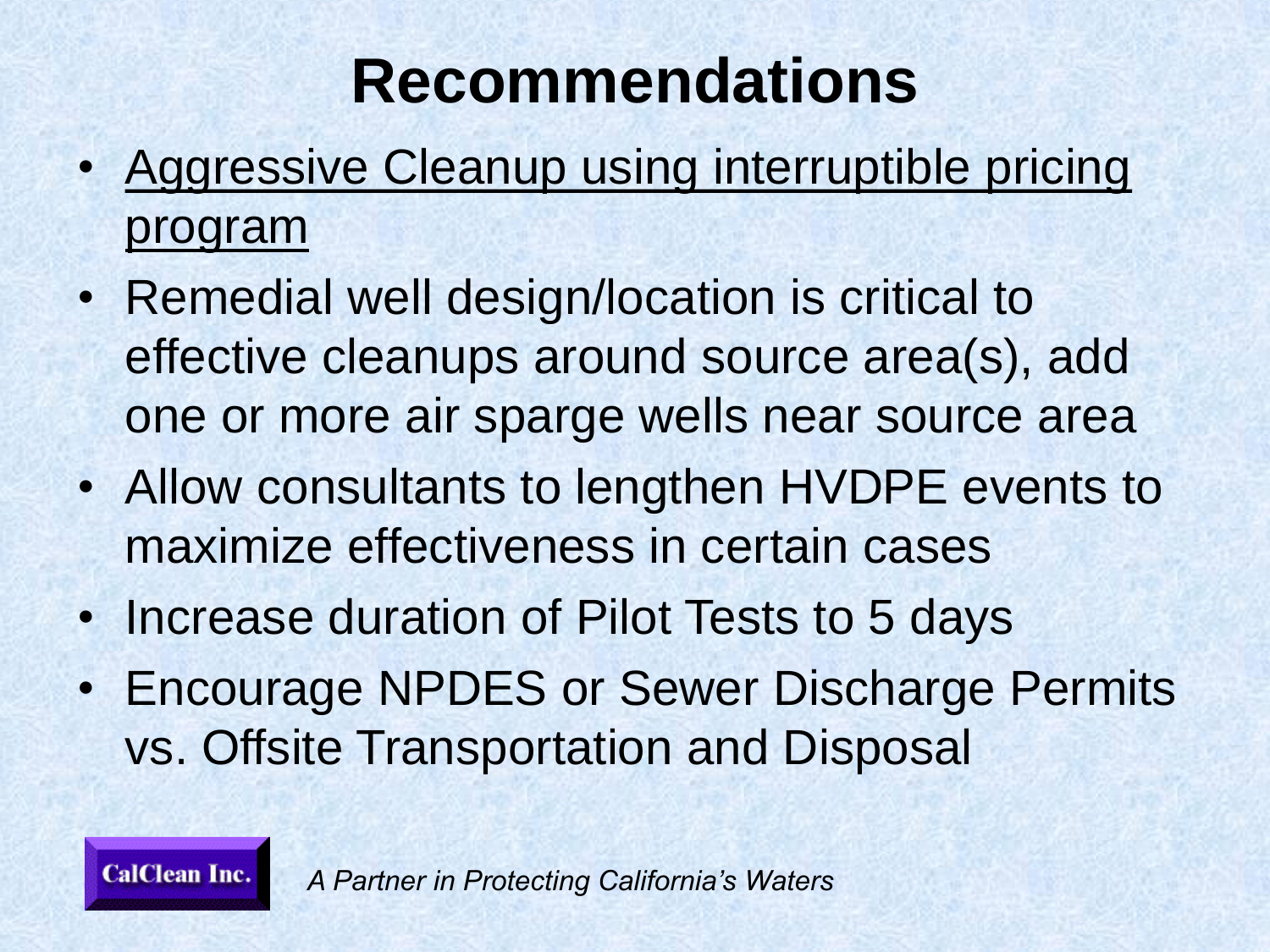# **Summary of HVDPE w/Air Sparging**

Location Concentration Concentration w/o Air Sparging w/Air Sparging Gardena 600 ppmv 10,000 ppmv

Dia. Tire 500 ppmv 11,000 ppmv

Glen Avon 200 ppmv 6,000 ppmv

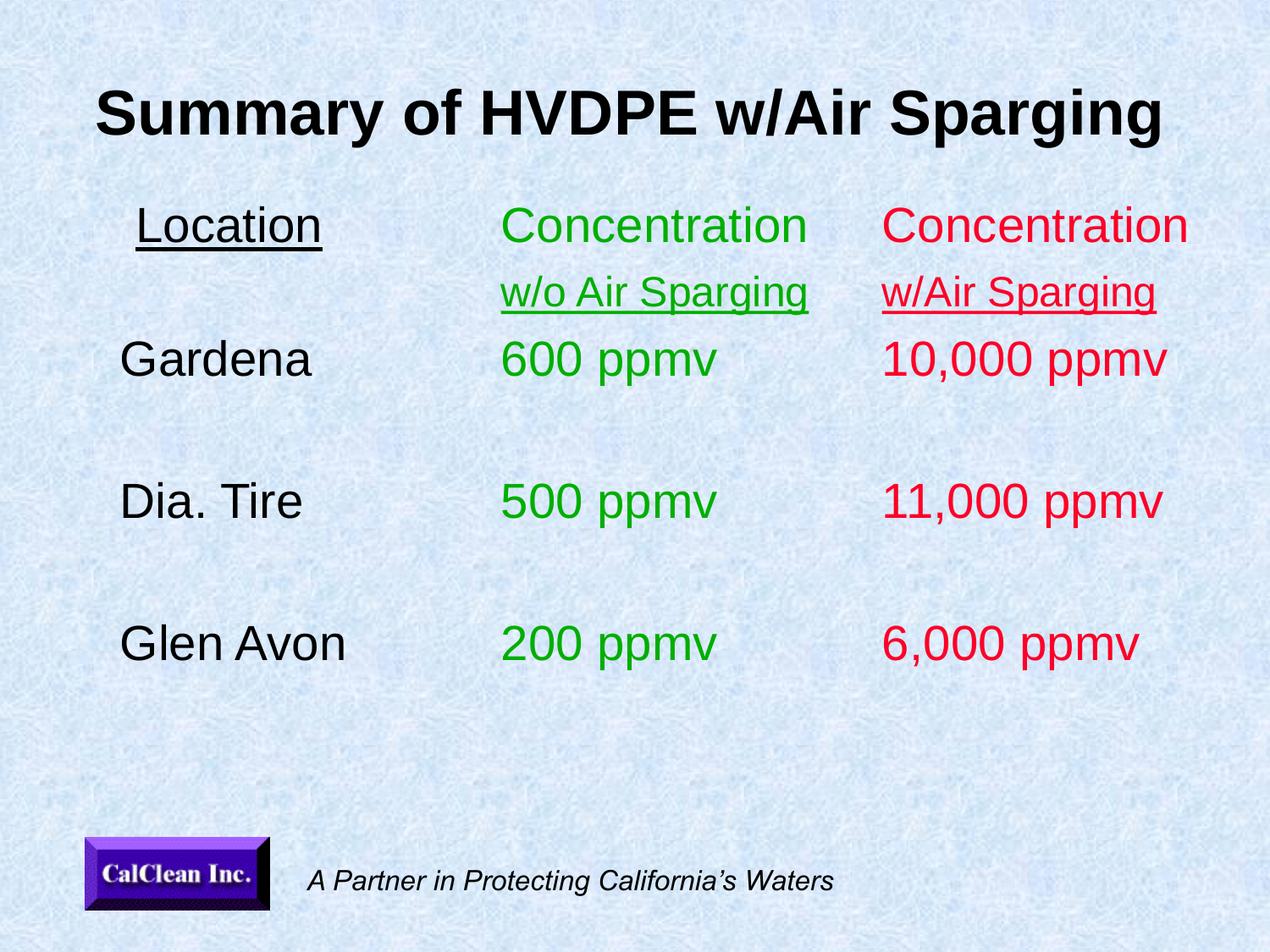# **End of Presentation to USTCF on January 21, 2004**

### Remaining slides for information purposes only

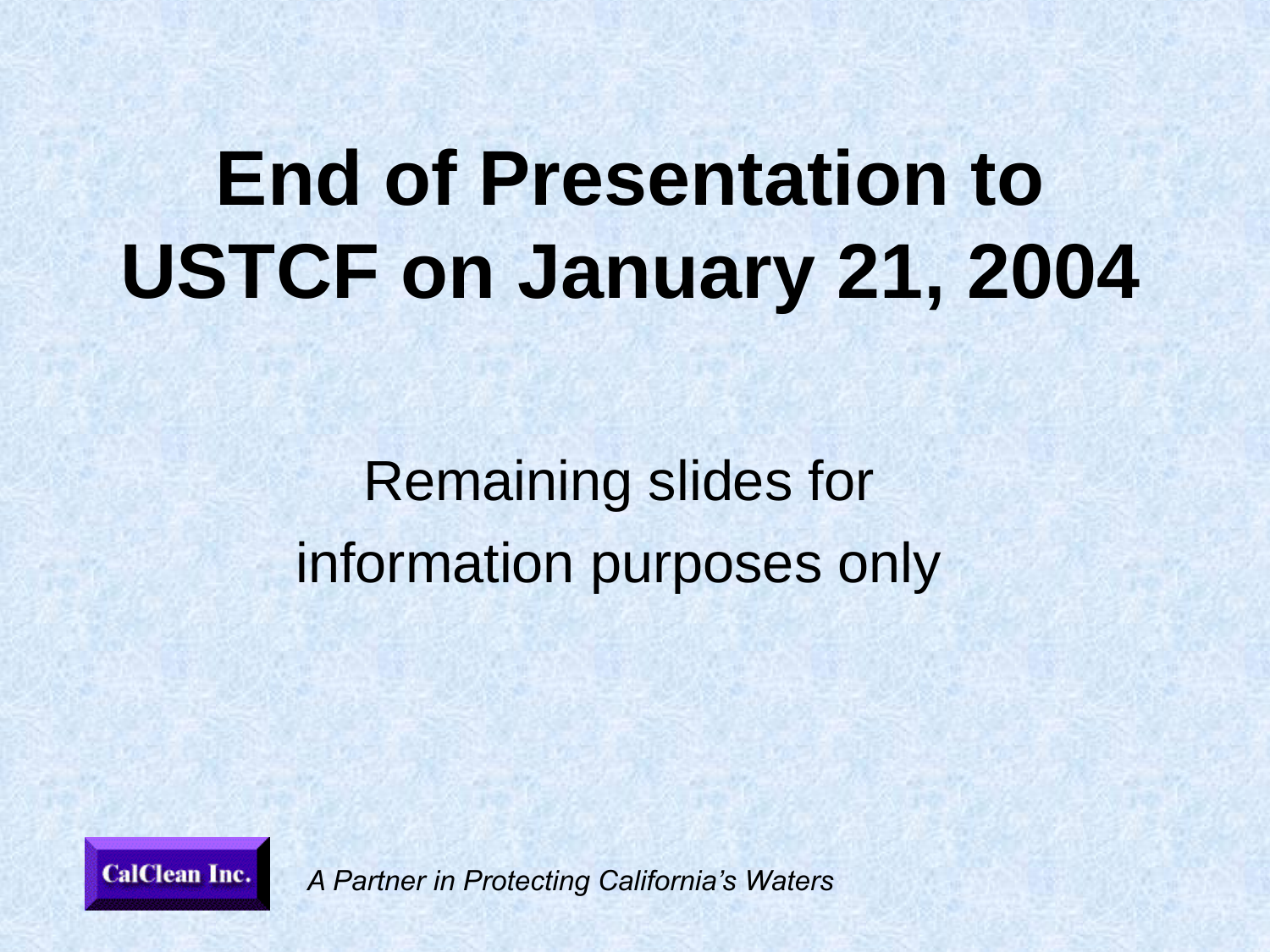# **Steps for Treatment and Discharge of MtBE Water**

1.Extract affected water from ground 2.Process in aboveground HVDPE unit to remove most of the hydrocarbon concentrations 3.Polish with Activated Carbon & Discharge to storm drain / sewer system

**CalClean Inc.**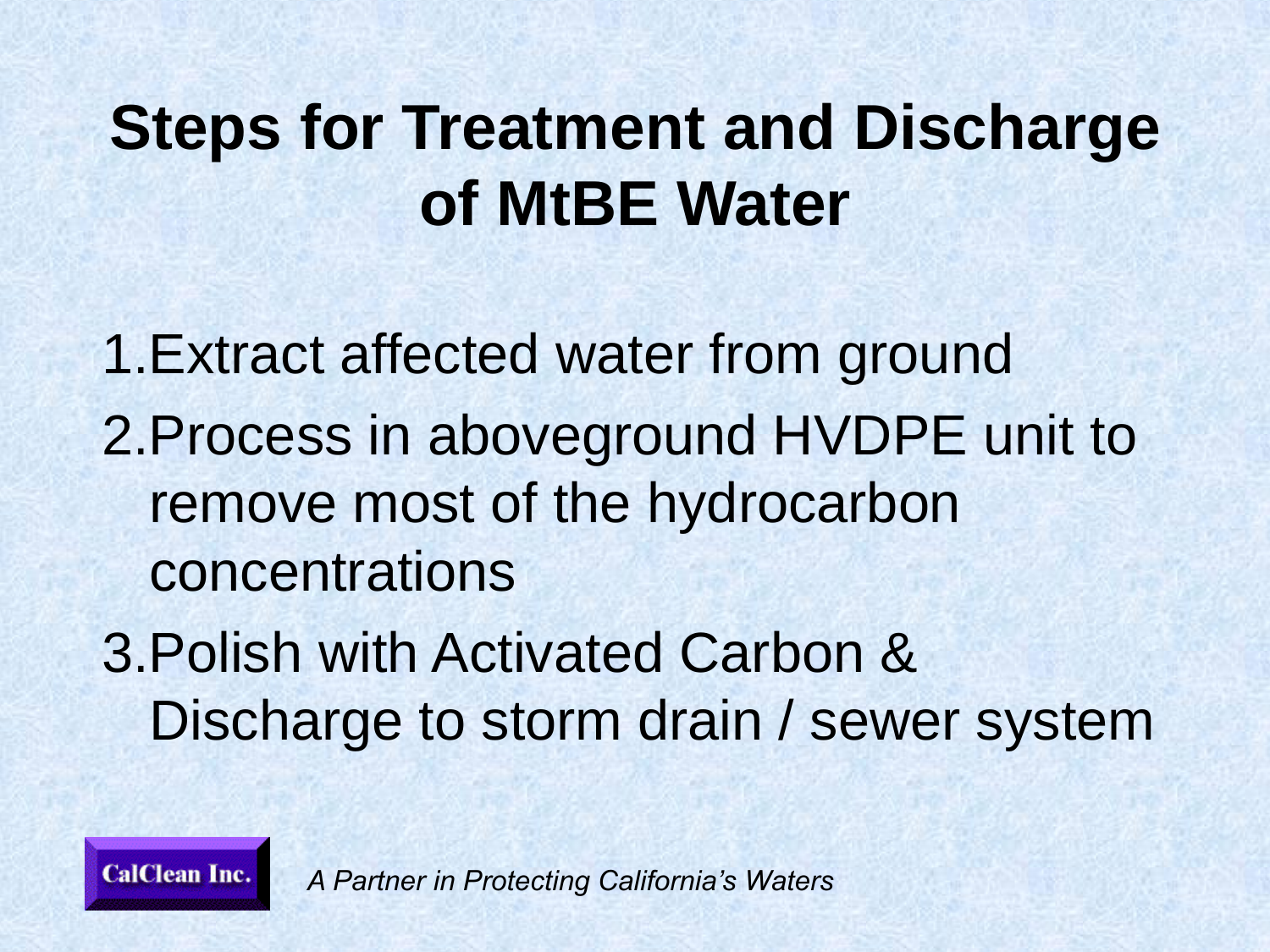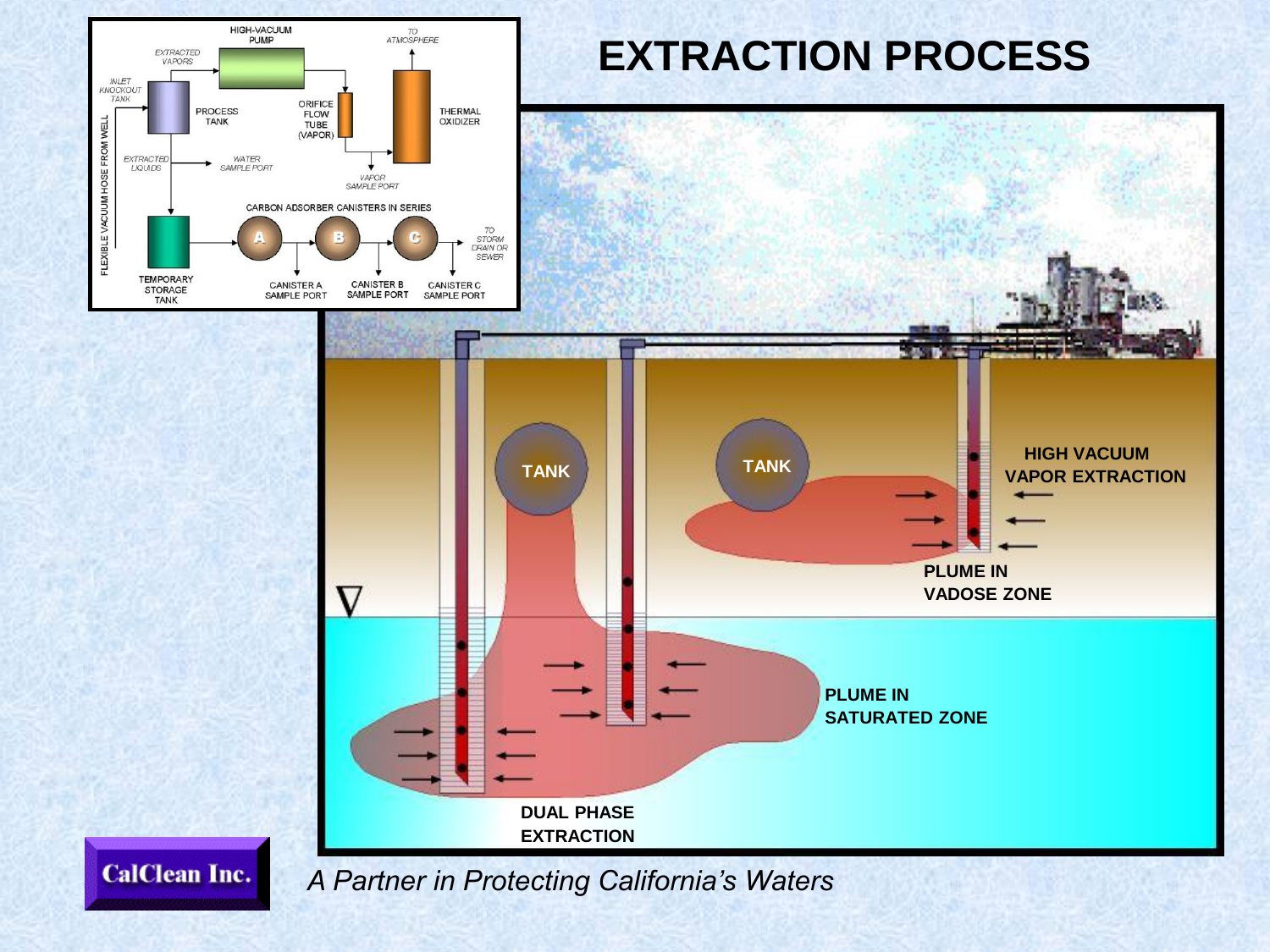### **Vapor and Groundwater Extraction**



**\* TIMING FOR ILLUSTRATIVE PURPOSES ONLY ( Longer Events usually increase Cone of Depression and expose more saturated zone for vapor extraction)**

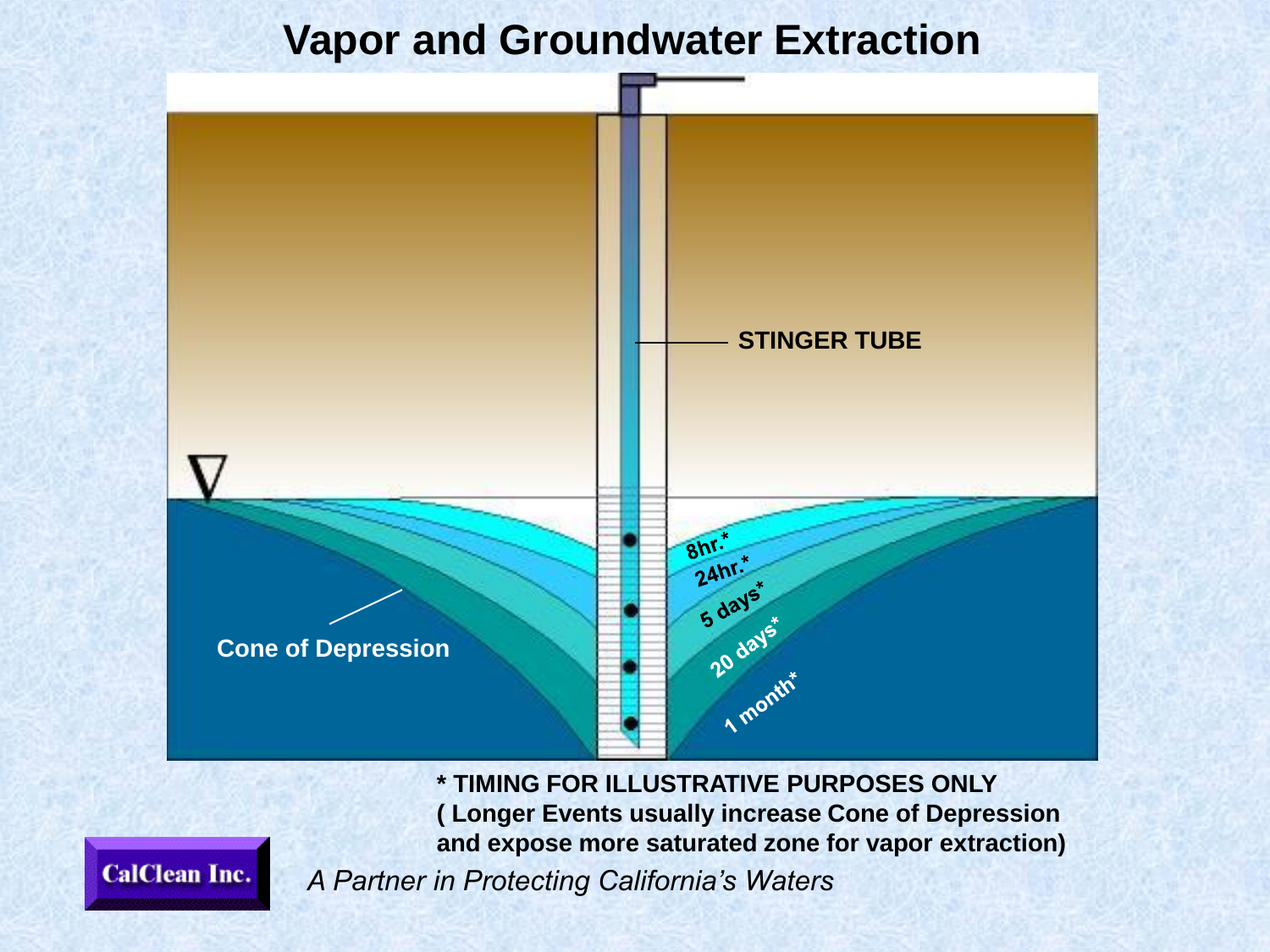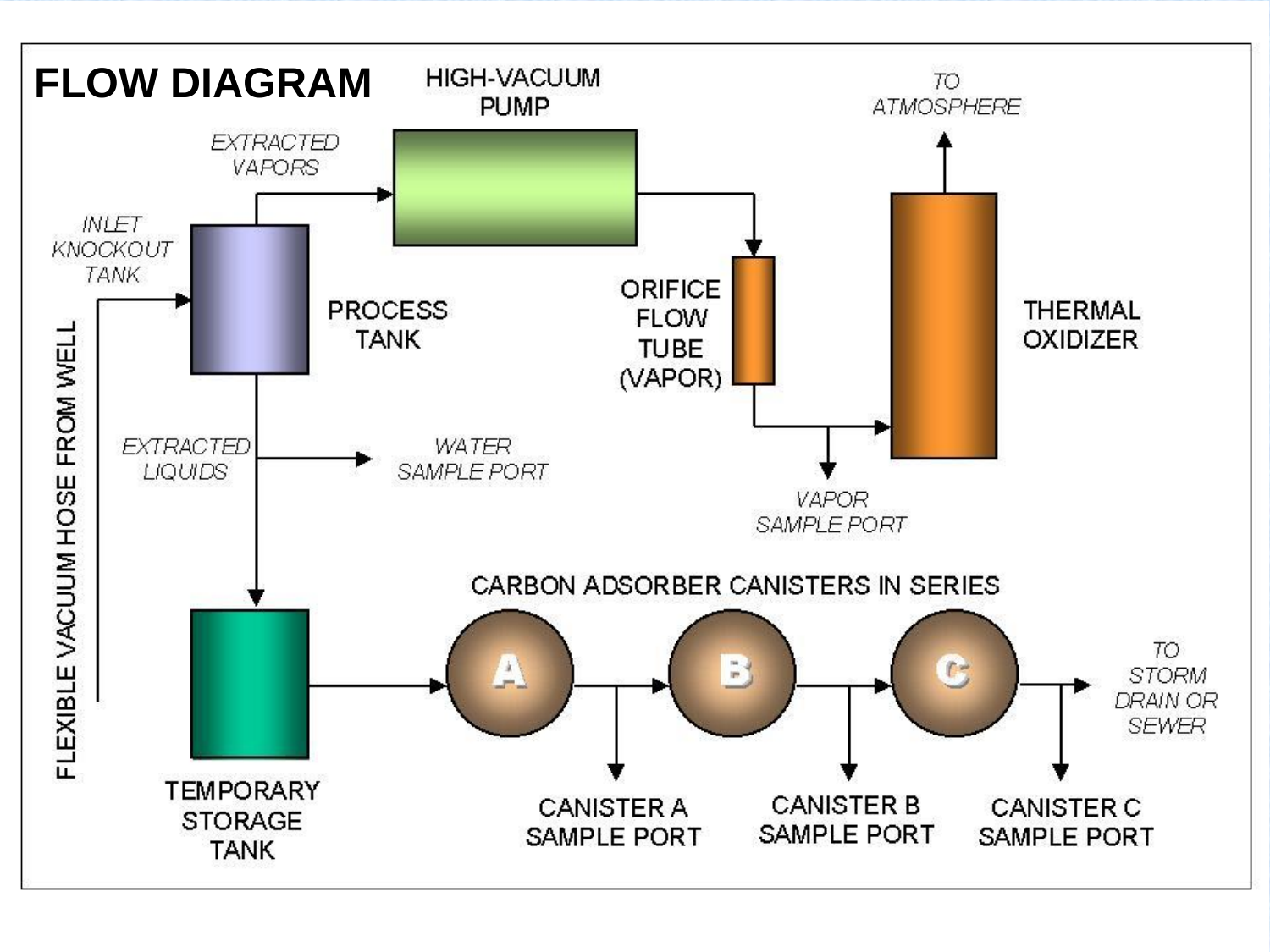# **Aggressive Source Control, Removal, and Treatment**

- 1. Remove Groundwater by Vacuum Extraction
- 2. Lower Water Table, i.e. increase Cone of Depression
- 3. Extract Vapors from Exposed Zones Vadose Zone, Capillary Fringe & Saturated Zone
- 4. Process Water in System to Reduce Concentrations
- 5. Polish Processed Water with Activated Carbon
- 6. Discharge Treated Water to Storm Drain (NPDES Permit) or Sewer (Sanitation Permit)
- 7. Vapor Destruction in permitted Thermal Oxidizer

**CalClean Inc.**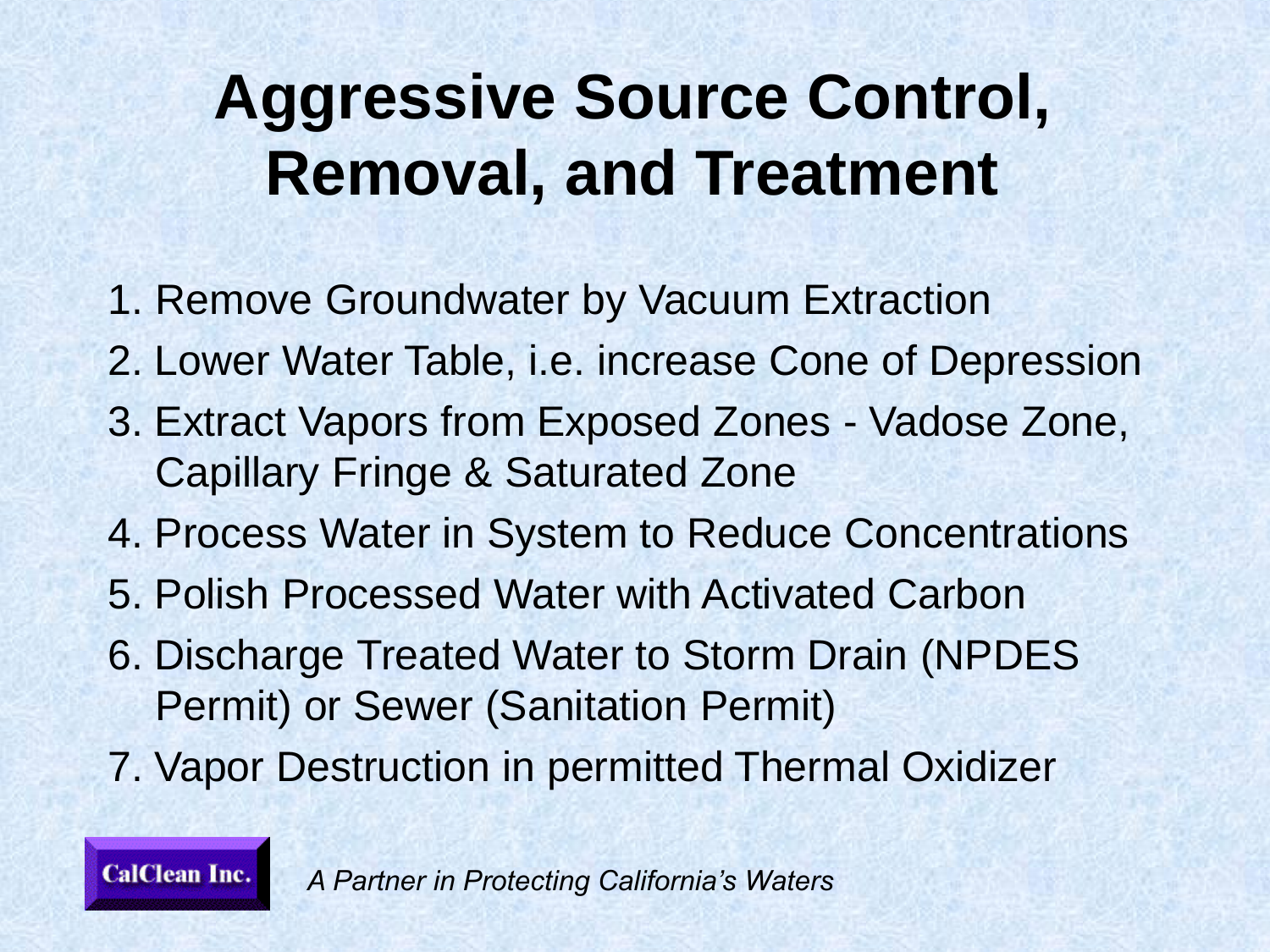### **Pricing for UST Cleanup Fund Projects**

| <b>HVDPE Event (w/o water treatment)</b> |                    | <b>Cost / Event</b>   | <b>Cost/hr</b> |  |
|------------------------------------------|--------------------|-----------------------|----------------|--|
| 8-hour day                               |                    | <b>Not Applicable</b> |                |  |
| 24-hour day                              |                    | \$2,700               | \$112          |  |
| 2 Days (48 hours)                        |                    | \$5,340               | \$111          |  |
| 3 Days (72 hours)                        |                    | \$7,920               | \$110          |  |
| 4 Days (96 hours)                        |                    | \$10,440              | \$109          |  |
| 5 Days (120 hours) Recommended           |                    | \$12,900              | \$107          |  |
| <b>15 Days</b>                           | <b>Recommended</b> | \$34,200              | \$95           |  |
| <b>30 Days</b>                           | <b>Recommended</b> | \$54,000              | \$75           |  |
| 31+ Days                                 |                    | \$1,800/day           |                |  |

**(For 5 or more day events anywhere in California, Mob/Demob and Per Diem costs are included at no extra charge. )**

 $(includes\ analyses)$   $+ $0.35 \text{ per Gallon}^{**}$ 

**Groundwater Treatment 1996 S150 Mob/Demob for Trailer** 

*\*\*Projects longer than 5 days will be provided special pricing*

**CalClean Inc.**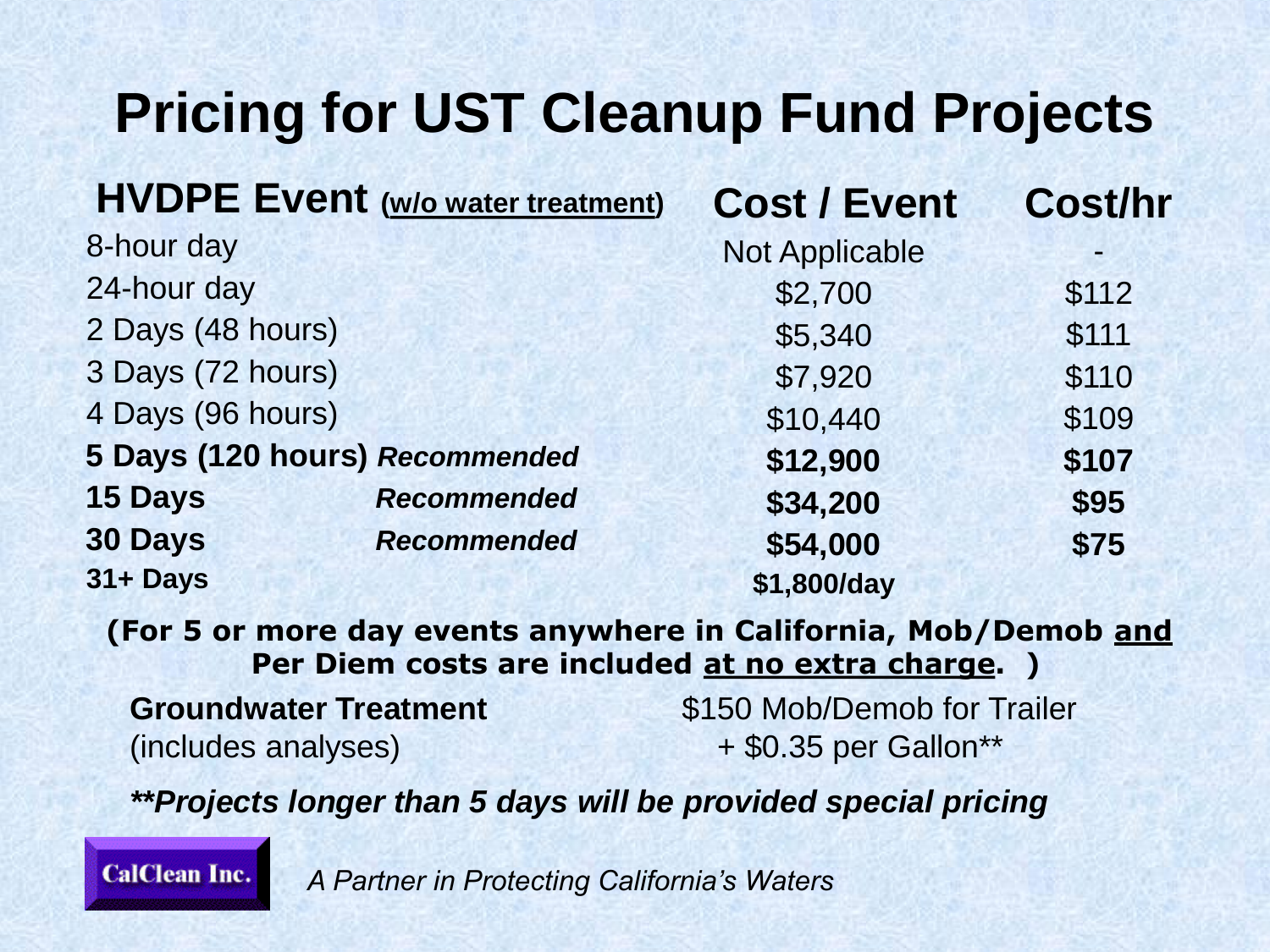### **Comparisons (Specifications)**

### CalClean HVDPE Standard S.V.E. Pump & Treat

Truck-Mounted Mobile Systems

High Capacity 450 CFM Systems Can Extract 5-50 GPM Water

Can Extract & Destroy up to 130 pounds of Hydrocarbons per hour

Can Extract up to 29" Hg  $(394" H<sub>2</sub>O)$ i.e.. Large Radius of Influence, Less Extraction Wells Required for Site

Extract Vapor & Groundwater

Can Lower Groundwater Table to Address Vadose, Capillary Fringe & Saturated Zones

Fixed Based Systems (Few Mobile Systems)

Typical System is 250 CFM But Cannot Extract Water

Typical System can Destroy up to 40 pounds per hour of hydrocarbons

Typically Extracts up to 10" Hg (136" H2O) i.e.. Smaller Radius of Influence, More Wells Required, Greater Costs

Extract Vapor Only

Cannot Extract Groundwater

Fixed Based Systems (Few Mobile Systems)

Typical System is 2-20 GPM But Cannot Extract Vapors

Cannot Destroy Hydrocarbon Vapors.

Not Applicable For Vapors

Extract Groundwater Only

Can Only Remove Groundwater, No Vapor

**CalClean Inc.**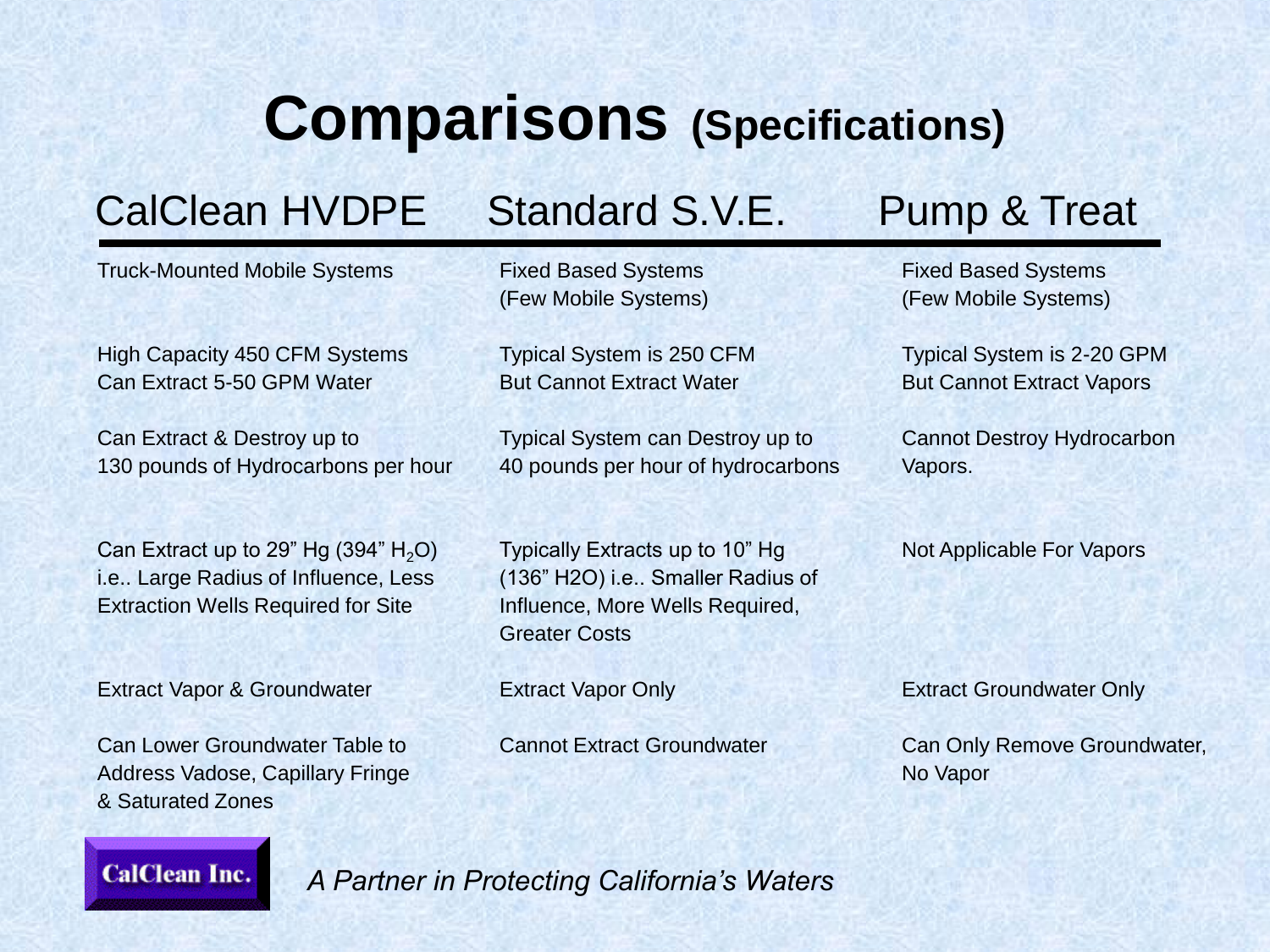# **Comparisons (\$\$)**

### CalClean HVDPE Standard S.V.E. Pump & Treat

System Manned At All Times To Adjust Stinger Depths to Maximize Recovery

No Capital Cost Outlay

Closures Can Be attained Earlier (possibly in less than 1 year)

No Trenching Needed

No Shutdown Of Station

No Long Time Commitment Needed For Use At A Site

No Cost Of Decommissioning

System Unmanned, Cannot Adjust Depths in Extraction **Wells** 

High Capital Cost

Closures Typically Take 3 to 10 Years

Trenching Required

Shutdown Station for 2 - 4 Weeks - Loss of earnings

Long Term Commitment is **Needed** 

High Cost Of Decommissioning And Loss Of Value Of System

System Unmanned, Cannot Adjust Depths In Extraction **Wells** 

High Capital Cost

Closures Typically Take 5 to 30 Years

Trenching Required

Shutdown Station for 2 - 4 Weeks - Loss of earnings

Long Term Commitment is **Needed** 

High Cost Of Decommissioning And Loss Of Value Of System

**CalClean Inc.**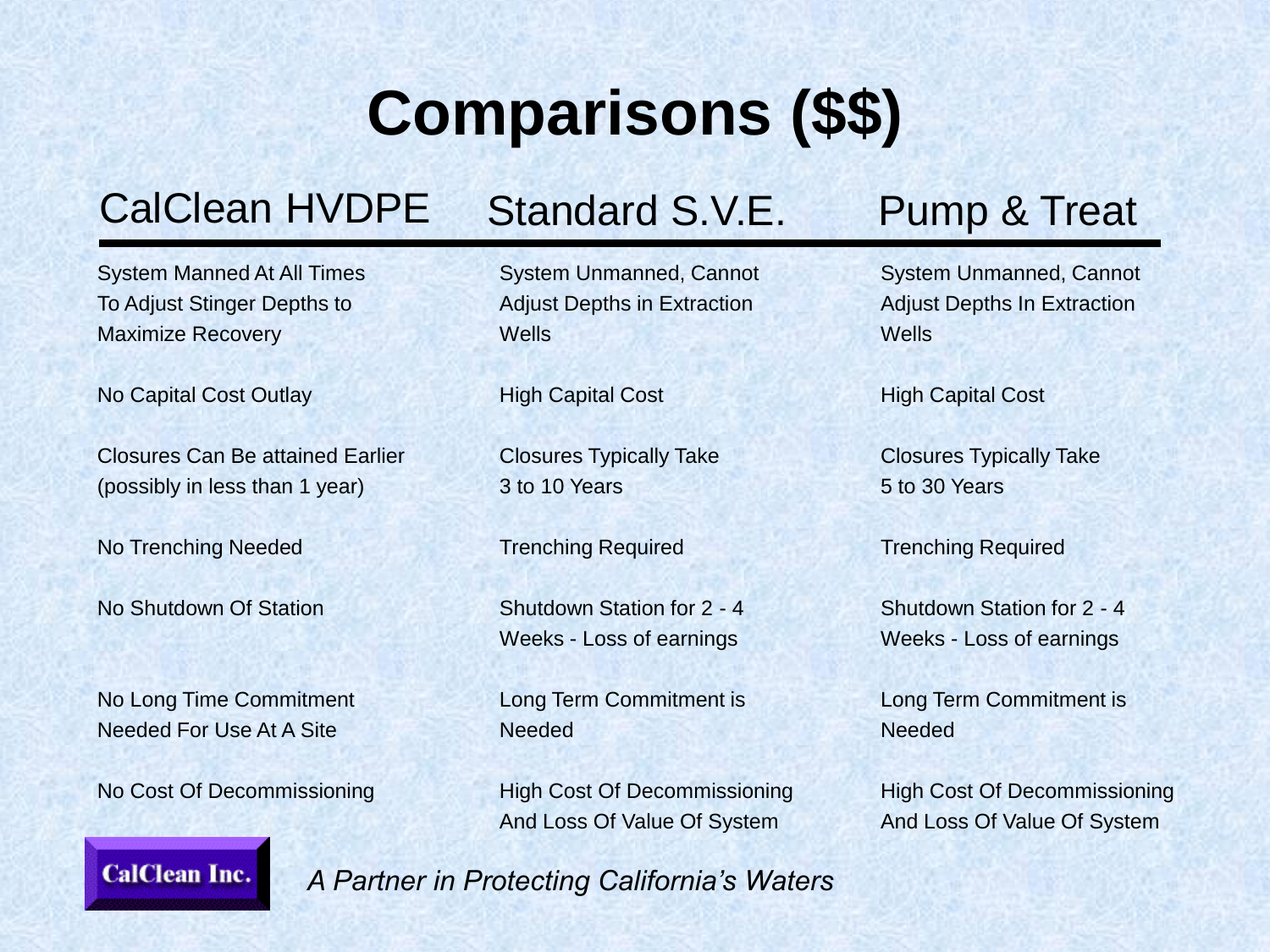# **Comparisons (misc.)**

### CalClean HVDPE Standard S.V.E. Pump & Treat

Can Mobilize To A Site Within Hours Of Call. Can Attack Source **Immediately** 

Can Startup At A Site Quickly

Can Pull Offsite When Concentrations Drop Off To Allow For Rebound

Can Adjust Number Of Days Of Operation To Maximize Recovery

Constant Onsite Monitoring Of Influent Vapor Concentrations

Occupies Space At Station Only During Onsite Operation

Low Noise Operation (Great For Residential Areas) Typically Takes 9-15 Months To Install System - Allows Plume Size To Increase

Takes Many Months Before **Startup** 

Cannot Pull Offsite since fixed

Cannot Adjust Days Of Operation

No Onsite Monitoring Of Influent Vapor Concentrations

Occupies Full-Time Space On Small Station Property

High Noise Systems (Complaints From Neighbors)

Typically Takes 6-15 Months To Install System - Allows Plume Size To Increase

Takes Many Months Before **Startup** 

Cannot Pull Offsite since fixed

Cannot Adjust Days Of Operation

Not Applicable

Occupies Full-Time Space On Small Station Property.

Low Noise

#### **CalClean Inc.**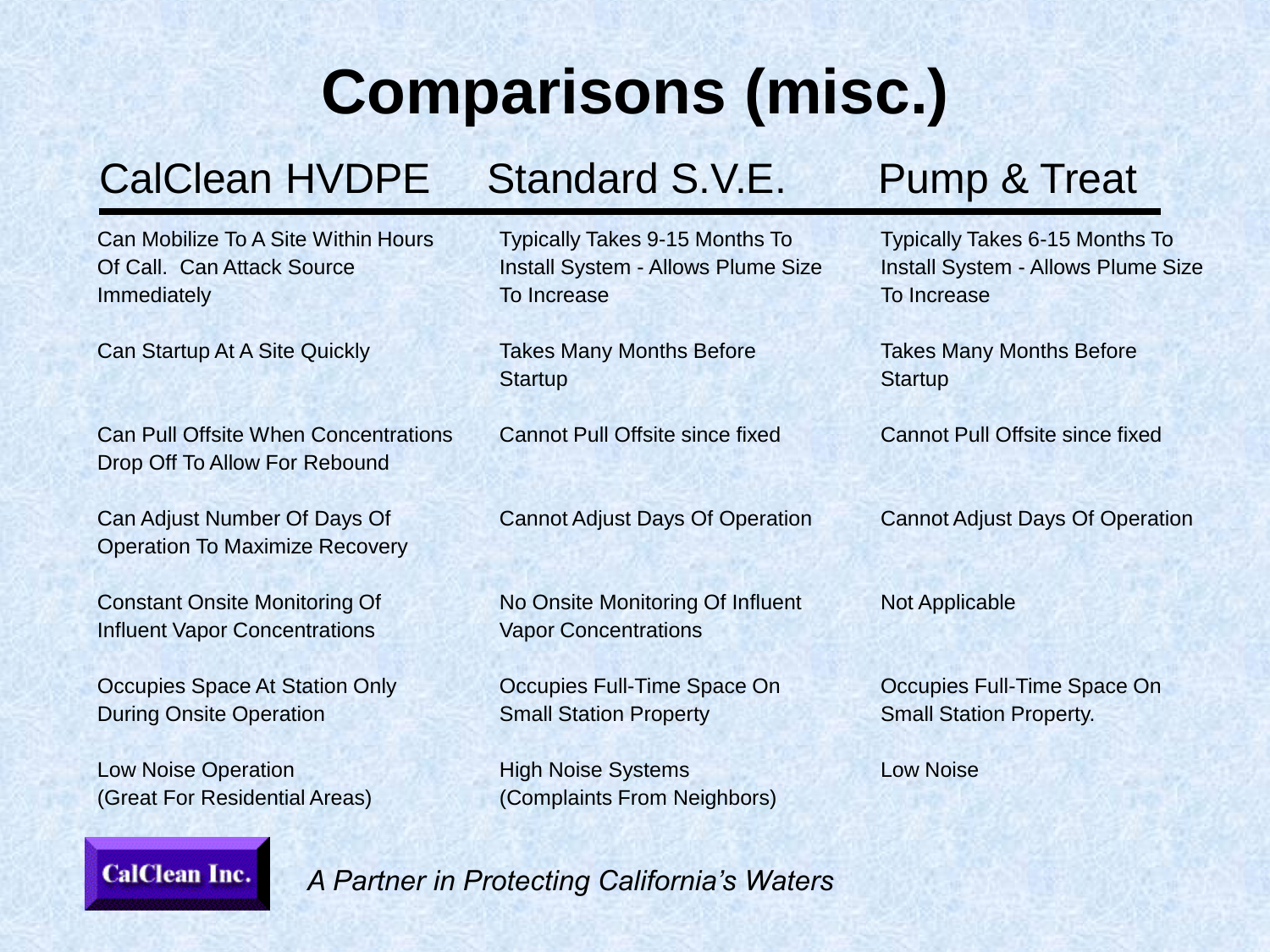

*A Partner in Protecting California's Waters*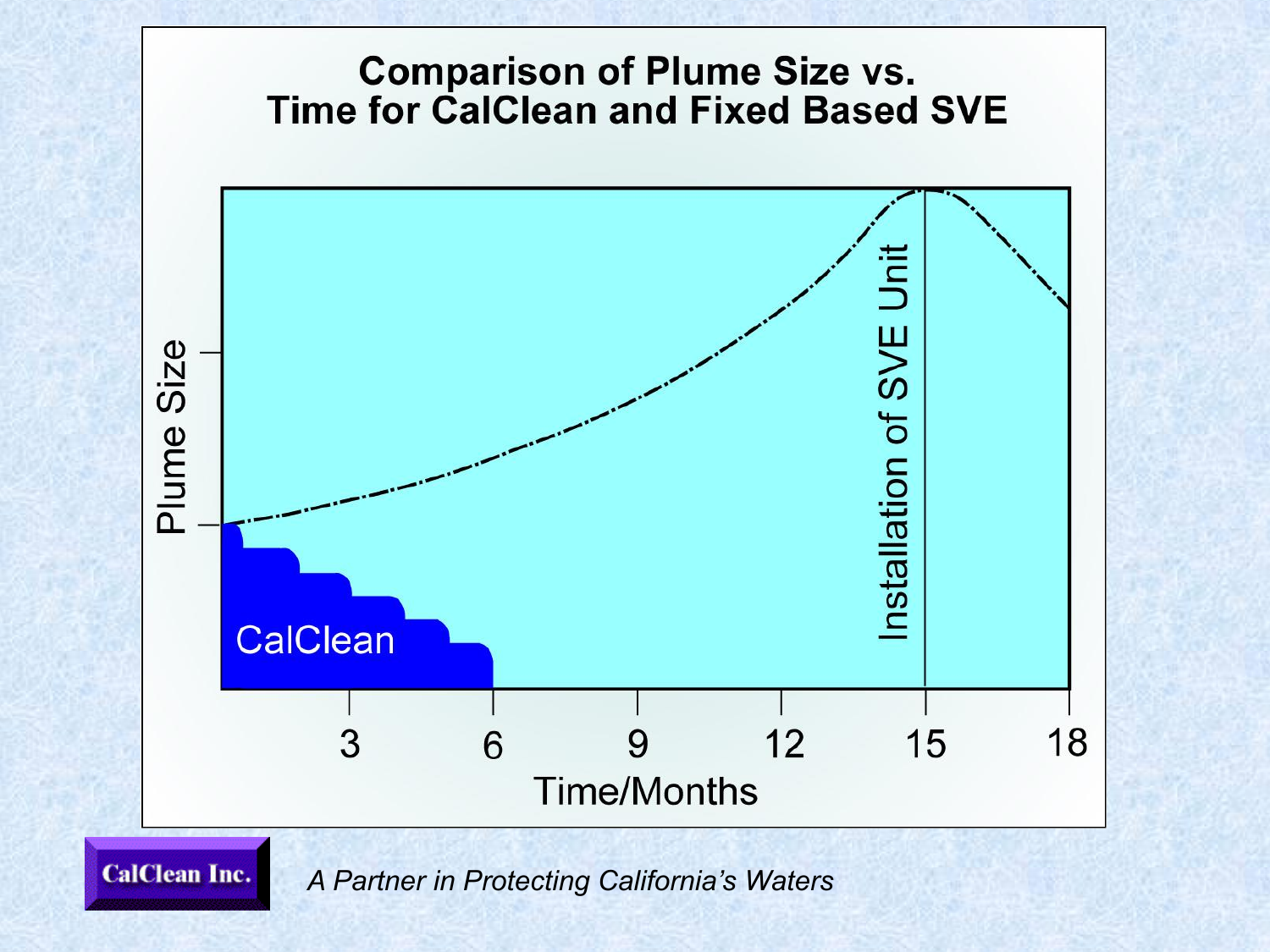## **\$/hr. Comparison For Services**

- Principal Engineer \$105/hr. Senior Engineer/Geologist \$90/hr. • Project Manager **\$75/hr.** • Driller \$150-300/hr. • On-site Lab \$1,100/day or \$150-200/hr.
- **CalClean** (Includes Engineer & H&S Manager Oversight and Reports)
	- $-$  Based on 24-hour event  $=$  \$112/hr.

**CalClean Inc.** 

- $-$  Based on 5-day event  $=$  \$107/hr.
- $-$  Based on 30-day event  $=$  \$75/hr.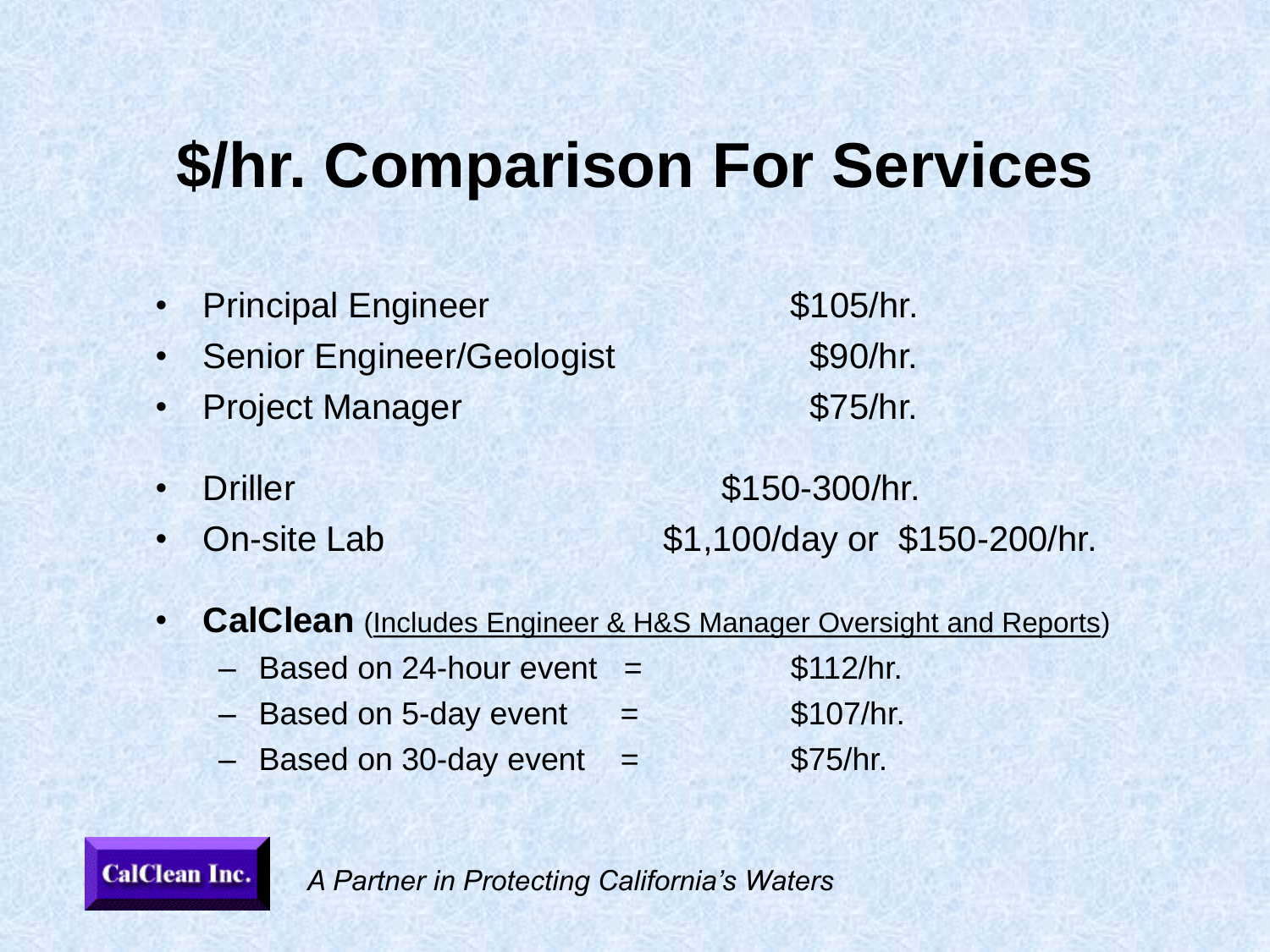### **COMPARISON OF HYDROCARBON REMOVAL EFFICIENCY CALCLEAN's HVDPE vs. FIXED BASED SVE UNIT**

**Confidential Client - Service Station in Huntington Beach, CA**

| <b>CalClean's Events in May 00</b><br>$(450 \text{ cfm})$           | <b>Equivalent Days for Fixed</b><br><b>Based SVE Unit (250 cfm)</b> |
|---------------------------------------------------------------------|---------------------------------------------------------------------|
| 8 hours (2,400 gallons of water)                                    | 1 week (0 gallons)                                                  |
| 24 hours (4,000 gallons of water)                                   | 1 month (0 gallons)                                                 |
| First 5-day (20,000 gallons of water)<br>(approx. 1,000 pounds HC)  | 1 year (0 gallons)                                                  |
| Second 5-day (30,000 gallons of water)<br>(approx. 1,500 pounds HC) | 1-1/2 year (0 gallons)                                              |

#### **COST COMPARISON**

**CalClean's 5-day event cost to client = \$13,550 (\$10 per pound HC)**

**Cost of Operation and Maintenance of the Fixed Based SVE Unit For 1 year (including Electricity, Natural Gas, Maintenance, Depreciation, Permanent Space at Site, etc.) = approx. \$40K - \$80K (\$40 - \$80 per pound HC)**

*A Partner in Protecting California's Waters*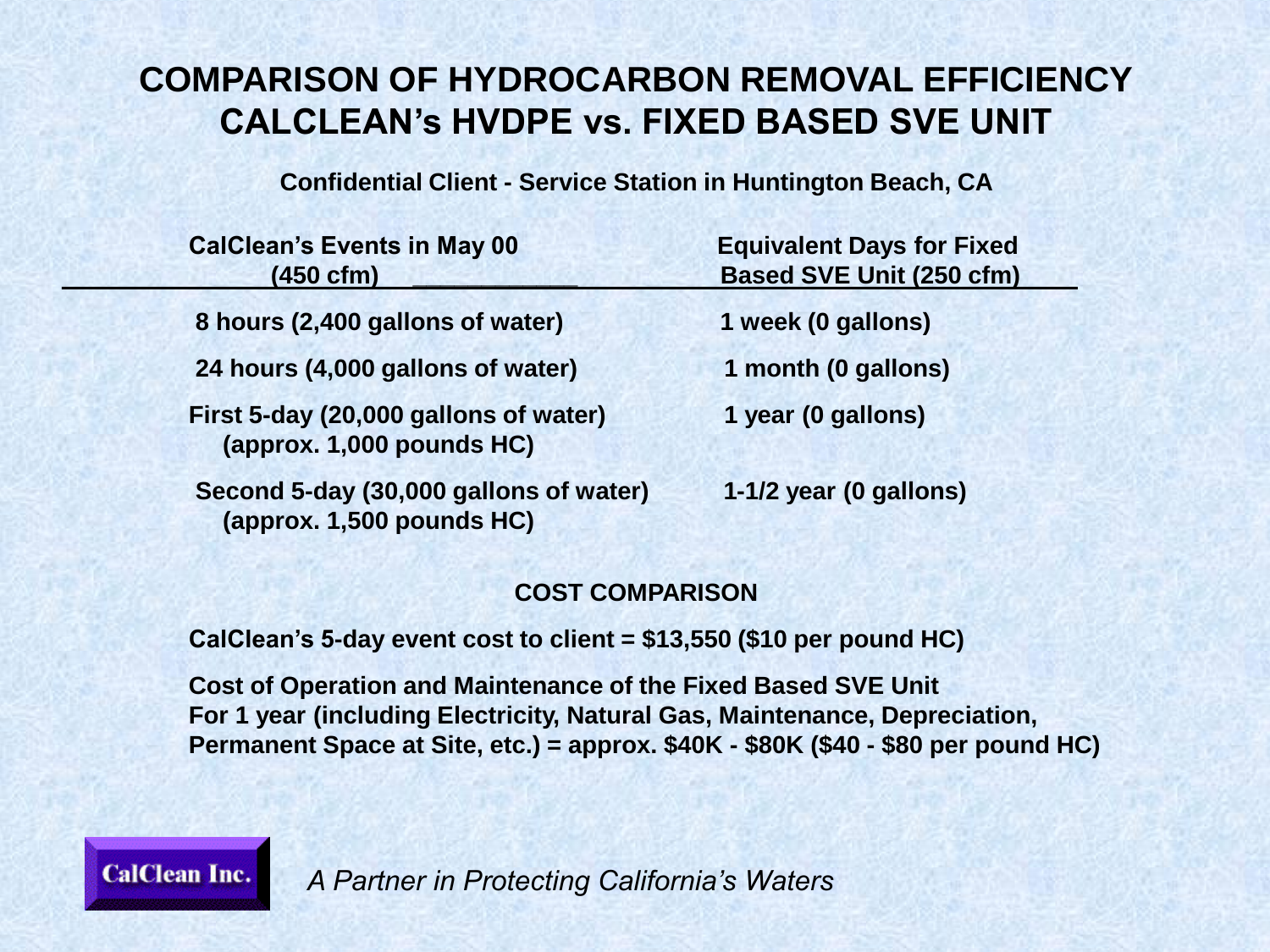### **Case Study** Confidential Client/Site in Santa Ana RWQCB - Santa Ana Region

### Groundwater Analytical Results

#### **Scope:**

CalClean was contracted to conduct a 24-hour dual phase extraction pilot test for a confidential client located within the Regional Water Quality Board - Santa Ana Region. The subject site exhibited elevated concentrations of petroleum hydrocarbons in the soil and groundwater beneath the site including the oxygenated gasoline additives methyl *tert*-butyl ether (MtBE) and *tert*-amyl methyl ether (TAME).

The lithology beneath the site consisted of sand/silty sand (0-15 feet below ground surface [bgs]), clayey silt/silty clay (15-55 feet bgs), and sand/gravelly sand (>55 bgs). Shallow groundwater was located in a thin saturated zone approximately 24 feet bgs.

### **Results:**

The results of the dual phase extraction pilot test indicated an effective radius of influence of approximately 29 feet. Approximately 495 pounds of hydrocarbons were destroyed and extracted groundwater was treated utilizing CalClean's dual phase system and groundwater treatment trailer. The results of the groundwater samples are presented in Table 1.

**CalClean Inc.**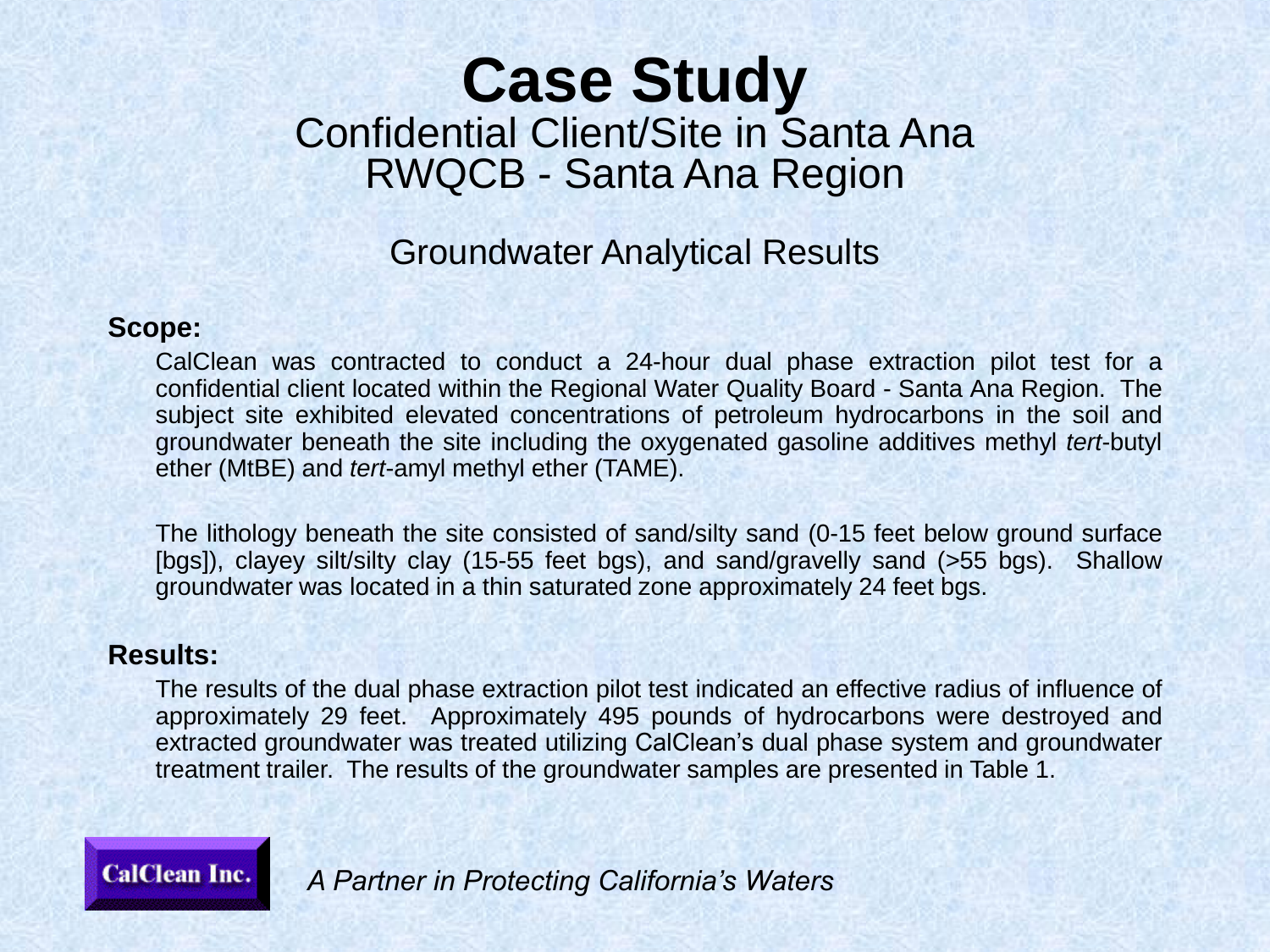# **Case Study**

Confidential Client/Site in Santa Ana RWQCB - Santa Ana Region

### Groundwater Analytical Results - Table 1

| <b>Parameter</b>    | <b>Prior To</b><br><b>Extraction</b> | <b>After CalClean's</b><br><b>Treatment Process</b> | <b>Percent</b><br><b>Reduction</b> | <b>Carbon Polishing</b><br><b>Post Treatment</b> | <b>Percent</b><br><b>Reduction</b> |
|---------------------|--------------------------------------|-----------------------------------------------------|------------------------------------|--------------------------------------------------|------------------------------------|
| <b>MtBE</b>         | 360,000 µg/L                         | $6,740 \mu g/L$                                     | 98%                                | $ND$ (<0.5 $\mu g/L$ )                           | 100%                               |
| <b>TPHg</b>         | 228,000 µg/L                         | 11,300 µg/L                                         | 95%                                | $ND$ (<50 $\mu$ g/L)                             | 100%                               |
| <b>TAME</b>         | 2,590 µg/L                           | $25.3 \mu g/L$                                      | 99%                                | $ND$ (<0.5 µg/L)                                 | 100%                               |
| <b>Benzene</b>      | 33,700 µg/l                          | 267 µg/l                                            | 99%                                | $ND$ (<0.5 $\mu g/L$ )                           | 100%                               |
| <b>Toluene</b>      | 52,700 µg/L                          | 987 µg/L                                            | 98%                                | $ND$ (<0.5 $\mu g/L$ )                           | 100%                               |
| <b>Ethylbenzene</b> | 6,580 µg/L                           | 162 µg/L                                            | 98%                                | $ND$ (<0.5 µg/L)                                 | 100%                               |
| <b>Xylenes</b>      | 40,900 µg/L                          | 1,497 µg/L                                          | 96%                                | $ND$ (<1.0 $\mu g/L$ )                           | 100%                               |
| <b>Napthalene</b>   | 10,200 µg/L                          | $147 \mu g/L$                                       | 98%                                | $ND$ (<0.5 µg/L)                                 | 100%                               |

MtBE - Methyl *tert*-Butyl Ether TPHg - Total Petroleum Hydrocarbons - Gasoline Range TAME - *tert*-Amyl Methyl Ether ND (<0.5 µg/L) - Not Detected Above the Laboratory Reporting Limit of 0.5 µg/L

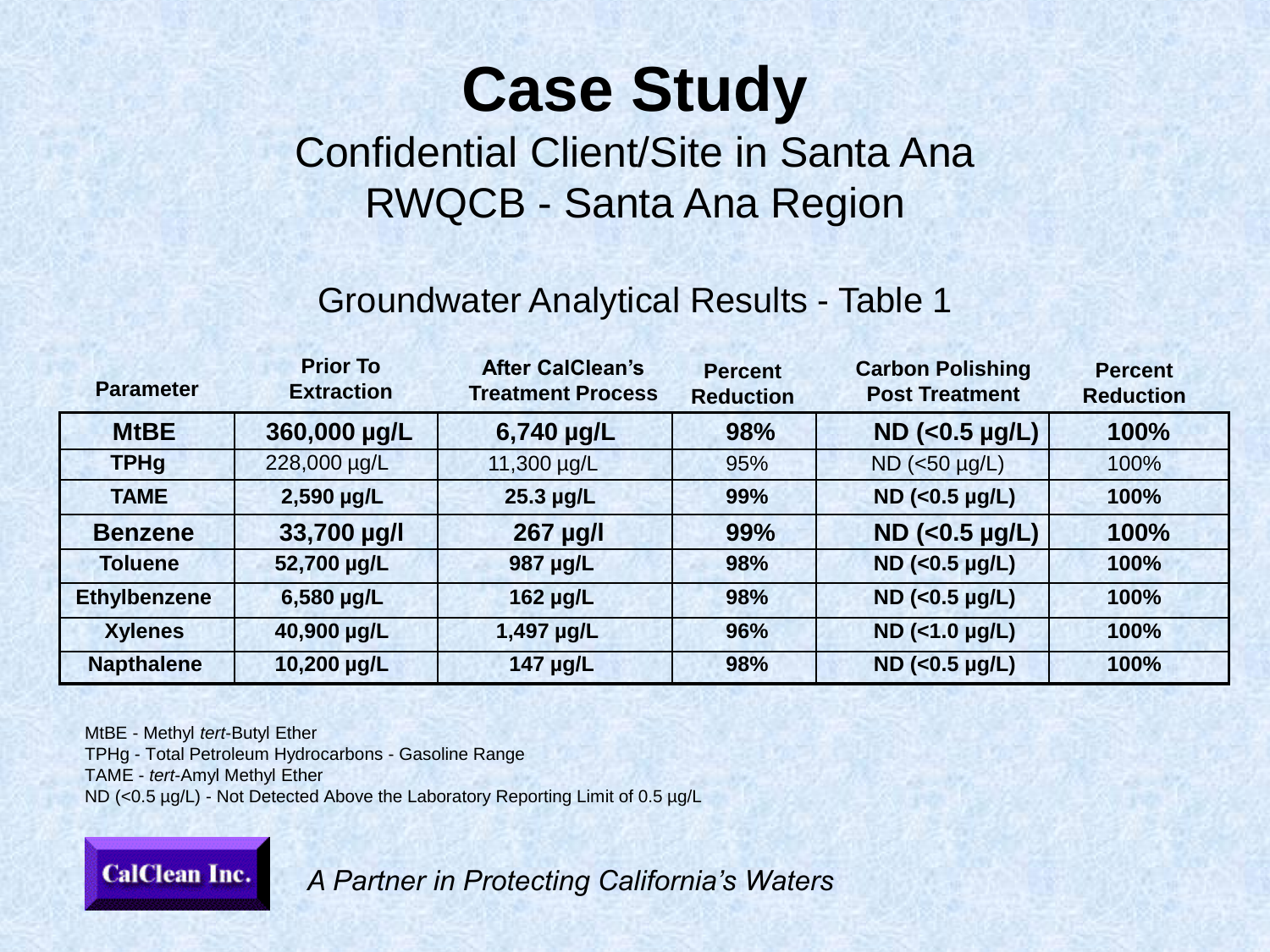### **Case Study** Confidential Client/Site in Chino RWQCB - Santa Ana Region High Vacuum Dual Phase Extraction

#### **Scope:**

CalClean was contracted to conduct a 96-hour HVDPE pilot test, a 15-day event, and two 7 day events for a confidential client located within the Regional Water Quality Board - Santa Ana Region. The subject site exhibited elevated concentrations of petroleum hydrocarbons in the soil and groundwater beneath the site including the oxygenated gasoline additives methyl *tert*-butyl ether (MtBE). Several municipal wells were within 1,000 feet of the site.

### **Results:**

The results of the dual phase extraction pilot test indicated an effective radius of influence of approximately 60 feet. During the four events at the site, approximately 13,200 pounds of hydrocarbons were destroyed. In addition, 61,060 gallons of extracted groundwater were treated utilizing CalClean's dual phase system and groundwater treatment trailer. TPH-G in groundwater has reduced from 125,000 ug/L to 8,440 ug/L, Benzene has reduced from 7,560 ug/L to 143 ug/L, and MtBE has reduced from 2,170 ug/L to 1,920 ug/L. Monthly 10 day events are currently being performed to reduce concentrations to regulatory satisfaction for closure. The cost of HVDPE so far has been \$87,000, which is approximately \$6.60 per pound HC.

**CalClean Inc.**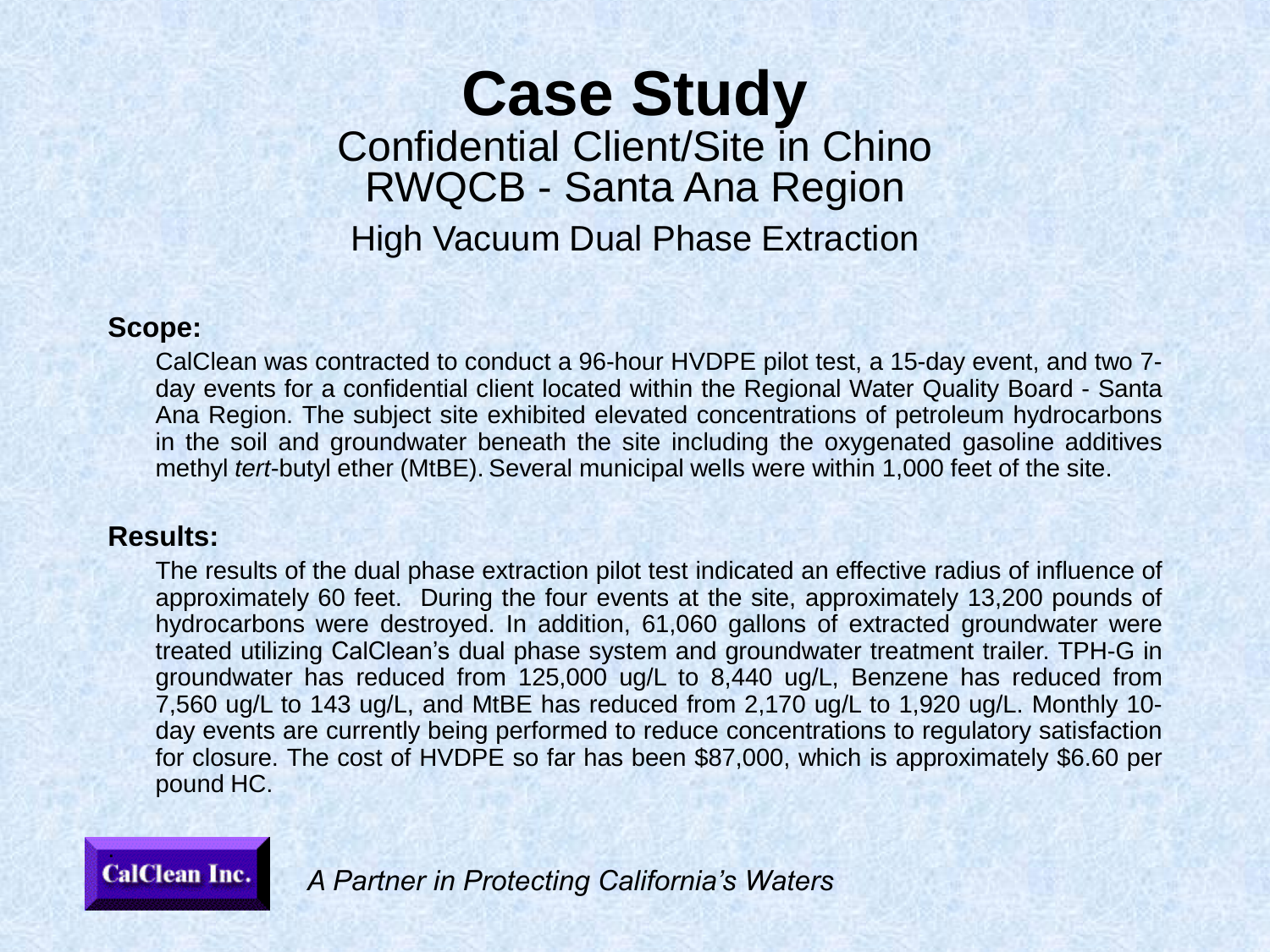### **Case Study** Confidential Client/Site in Irvine RWQCB - Santa Ana Region High Vacuum Vapor Extraction

#### **Scope:**

CalClean was contracted to conduct weekly 24-hour high vacuum vapor extraction events for a confidential client located within the Regional Water Quality Board - Santa Ana Region. The subject site exhibited elevated concentrations of petroleum hydrocarbons in the soil beneath the site including the oxygenated gasoline additive methyl *tert*-butyl ether (MtBE). The Orange County Health Care Agency had required a fixed-based system to be installed at the site. As an interim remedial measure until permits to install site utilities were obtained, CalClean performed a 24-hour event every week over 28 consecutive weeks.

#### **Results:**

The results of the weekly high vacuum vapor extraction indicated an effective radius of influence of approximately 55 feet. Approximately 11,100 pounds of hydrocarbons were extracted. TPH-G vapor concentrations were reduced from 53,000 ppmv to 1,900 ppmv, Benzene vapor concentrations were reduced from 1,200 ppmv to 9.2 ppmv, and MtBE vapor concentrations were reduced from 1,100 ppmv to 48 ppmv. The total cost for CalClean's operations was \$75,000 (or \$6.80 per pound). The Client is still being required to install a fixed-based system at a cost of around \$180,000. Inefficient operation and high O&M costs to remove the remaining low concentrations are not cost-effective.

**CalClean Inc.**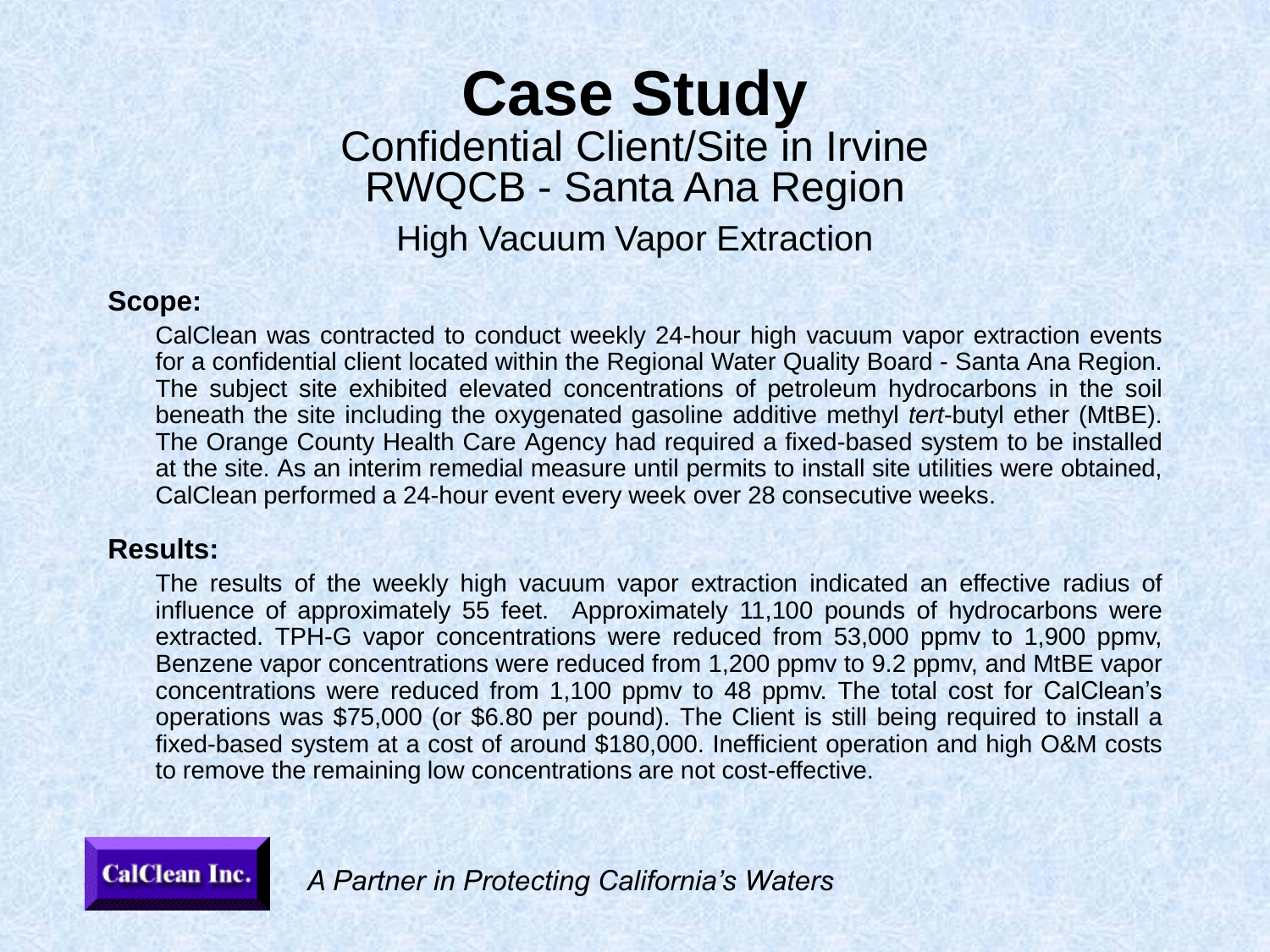### **Case Study** Confidential Client/Site in Orange RWQCB - Santa Ana Region High Vacuum Dual Phase Extraction

#### **Scope:**

CalClean was contracted to conduct HVDPE events for a confidential client located within the Regional Water Quality Board - Santa Ana Region. The subject site (valued at around \$4 million) exhibited elevated concentrations of petroleum hydrocarbons in the soil and groundwater beneath the site. The Orange County Health Care Agency approved mobile HVDPE to clean up the site to closure. At first, HVDPE was performed for a total of 44 days to clean up the groundwater, cap fringe and saturated zone. Then, a trailer-mounted HVDPE system (7.5 hp LRP) was used continuously over a one year period to clean up the vadose zone. Finally, a truck-mounted system (25 hp LRP) was used intermittently over a three week period to polish off the remaining hydrocarbons at the site.

#### **Results:**

The results of the high vacuum dual phase and vapor extraction indicated an effective radius of influence of approximately 80 feet. Approximately 55,000 pounds of hydrocarbons were extracted over 2 years. TPH-G soil vapor concentrations were reduced from 125,000 ppmv to 130 ppmv, Benzene vapor concentrations were reduced from 4,000 ppmv to 5 ppmv. The total cost for HVDPE and high vacuum vapor extraction operations was around \$600,000 (or around \$10.90 per pound). Verification boring samples taken week of June 10 were nondetect and closure is being applied for.

### **CalClean Inc.**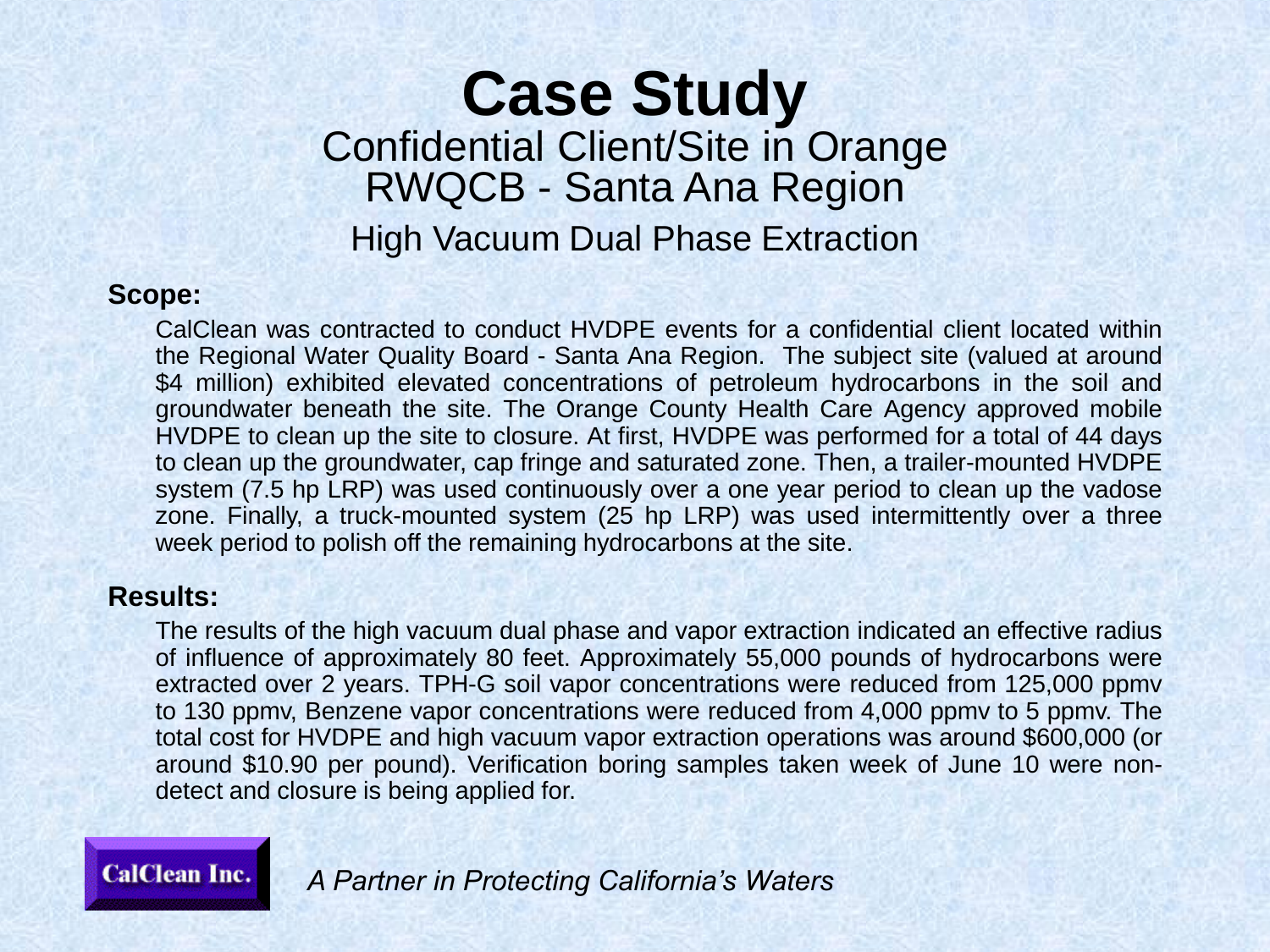### **Case Study** Confidential Client/Site in Orange RWQCB - Santa Ana Region High Vacuum Dual Phase Extraction

#### **Scope:**

CalClean was contracted to conduct monthly 2-day high vacuum dual phase extraction events for a confidential client located within the Regional Water Quality Board - Santa Ana Region. The subject site exhibited elevated concentrations of petroleum hydrocarbons in the soil beneath the site including the oxygenated gasoline additive methyl *tert*-butyl ether (MtBE). The Santa Ana RWQCB wanted a fixed-based system to be installed at the site. However, as an interim remedial measure, CalClean performed five 2-day events over 5 months. [The Client had previously used another firm with a mobile HVDPE system that was powered by a 20 hp liquid ring system (in comparison to CalClean's 25 hp system)]

#### **Results:**

The results of the weekly high vacuum vapor extraction indicated an effective radius of influence of approximately 55 feet. Approximately 1,000 pounds of hydrocarbons were extracted. TPH-G vapor concentrations were reduced from 4,200 ppmv to 1,100 ppmv, Benzene vapor concentrations were reduced from 5.4 ppmv to ND, and MtBE vapor concentrations were reduced from 13 ppmv to ND. The total cost for CalClean's operations was \$27,000. The Client is resisting regulatory requirement to install a fixed-based system (which could cost around \$180,000). Due to CalClean's more powerful LRP, every 2-day event with CalClean's system was equivalent to previous firm's 5-day HVDPE event with respect to pounds HC vapor extracted and gallons groundwater extracted.

### **CalClean Inc.**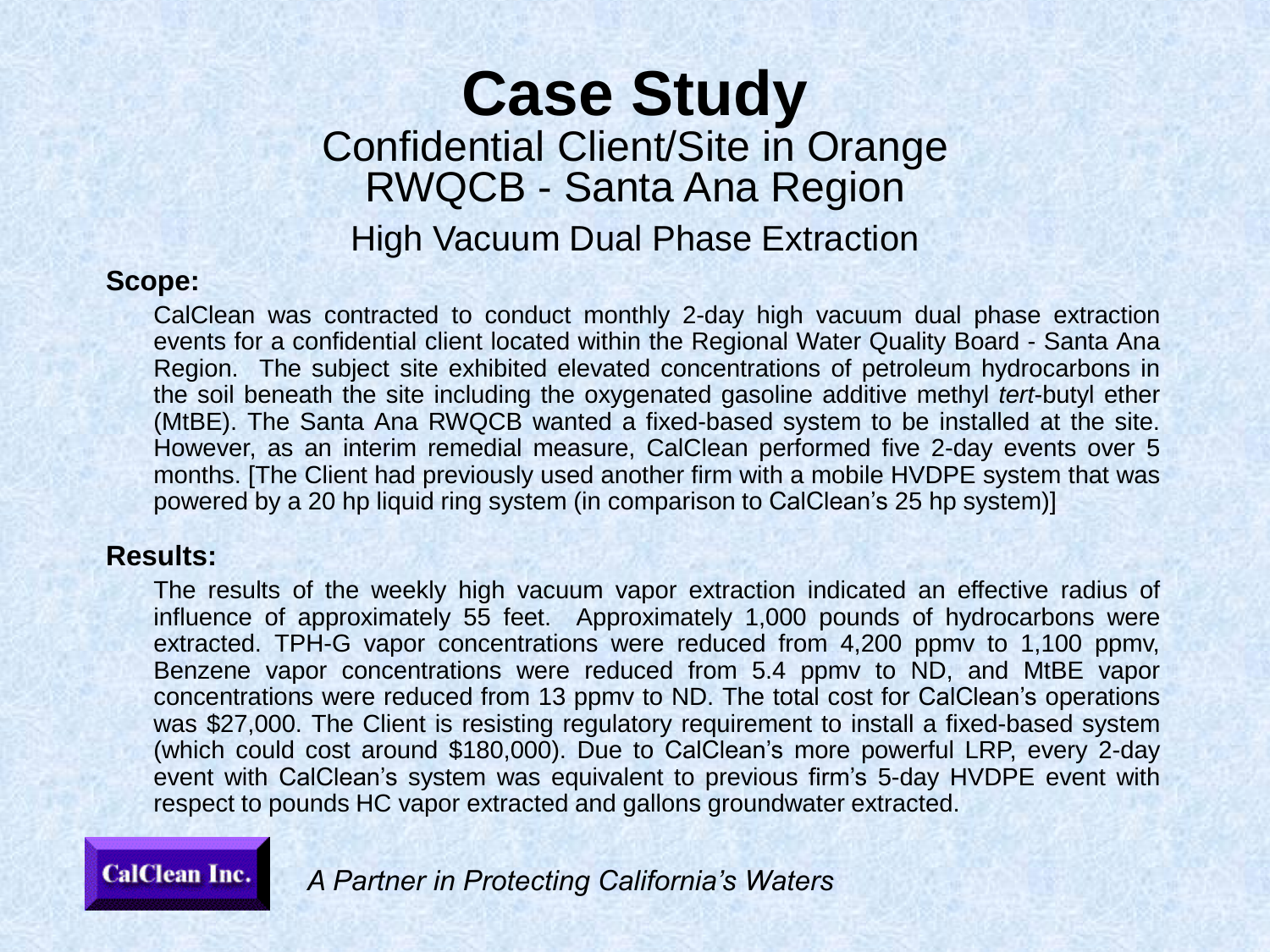### **Case Study** Confidential Client/Site in Cambria RWQCB - Central Coast Region High Vacuum Dual Phase Extraction

#### **Scope:**

CalClean was contracted to conduct 15-day high vacuum dual phase extraction events for a confidential client located within the Regional Water Quality Board -Central Coast Region. The subject site exhibited elevated concentrations of petroleum hydrocarbons in the soil beneath the site. Region 3 wanted a fixed-based system to be installed at the site. As an interim remedial measure, CalClean performed four 15-day events at the site.

#### **Results:**

The results of the HVDPE events indicated an effective radius of influence of approximately 12 feet. Approximately 21,600 pounds of hydrocarbons were extracted. TPH-G vapor concentrations were reduced from 12,000 ppmv to 3,100 ppmv, and Benzene vapor concentrations were reduced from 78 ppmv to ND. The total cost for CalClean's operations was \$140,000 (which is \$6.48 per pound). CalClean's strategy was to extract the HC vapor, before the groundwater gets further contaminated. Across the street, another firm has installed equipment over \$1.0 million. Their strategy has been to let the groundwater get contaminated with MtBE, extract the contaminated groundwater, and haul the extracted water to their refinery in N. California. It has been reported that approximately 5 pounds of MtBE have been removed to date at a cost of around \$2.0 million (or \$400,000 per pound!!).

**CalClean Inc.**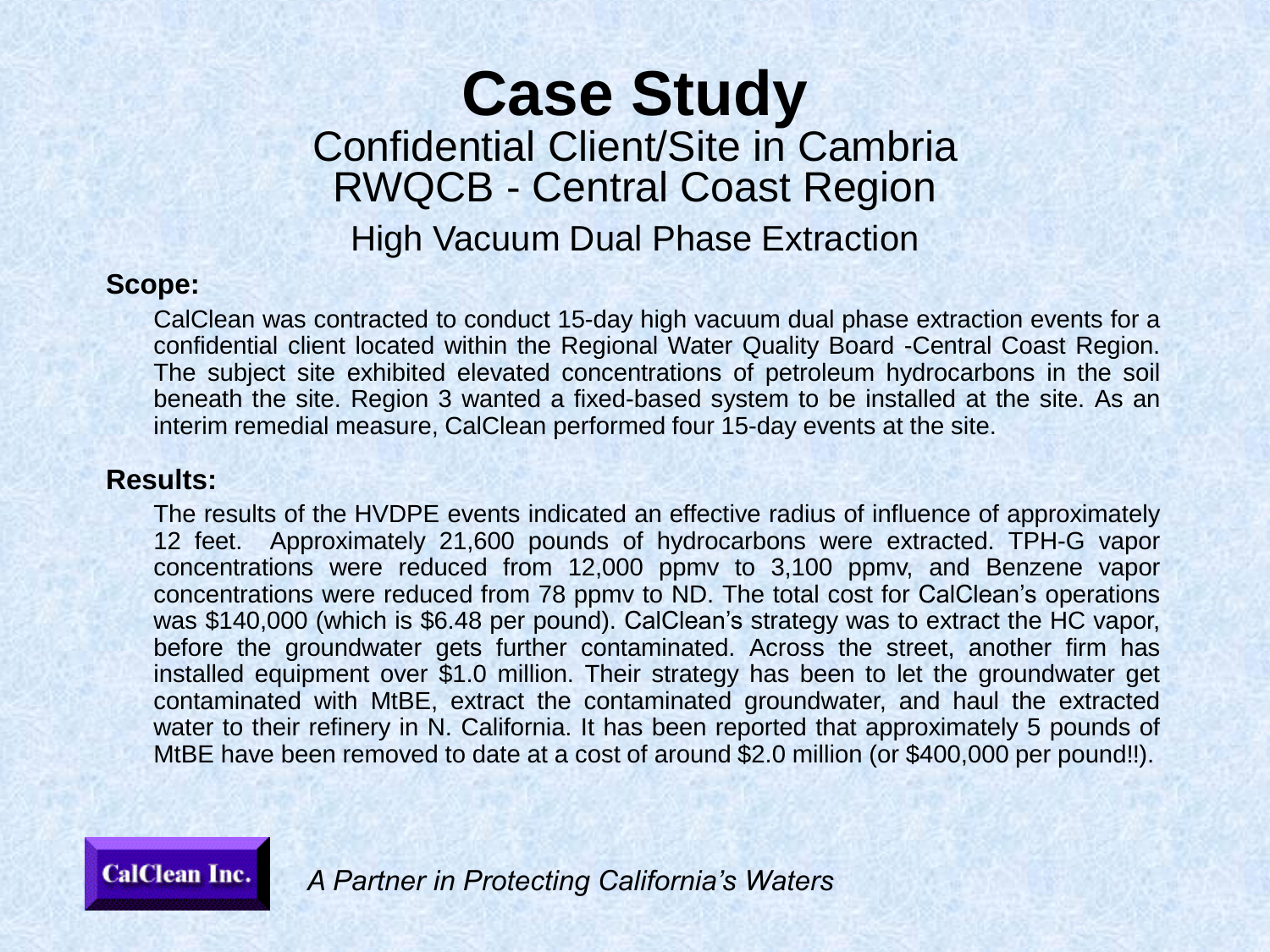### **Case Study** Confidential Client/Site in Artesia RWQCB - Los Angeles Region High Vacuum Dual Phase Extraction

### **Scope:**

CalClean was contracted to conduct six 15-day and two 21-day HVDPE events for a confidential client located within the Regional Water Quality Board -Los Angeles Region. The subject site exhibited elevated concentrations of petroleum hydrocarbons in the soil beneath the site. As an interim remedial measure, CalClean extracted HC vapor and groundwater from several monitoring wells onsite.

### **Results:**

The results of the HVDPE events indicated an effective radius of influence of approximately 30 feet. Approximately 35,000 pounds of hydrocarbons were extracted. The total cost for CalClean's operations was \$430,000 (which is \$12.29 per pound). CalClean had been extracting from existing monitoring wells at the site. These wells were installed to 40 feet, approximately 14 feet below the deepest contamination. While HC vapor and groundwater were being extracted from several monitoring wells, CalClean's operations would have been more efficient if remedial wells screened only the hot zone were used for extraction. The deeper wells yielded clean water along with contaminated water, thus increasing the overall cost of the project for water treatment. A new consultant has used a specialized boring rig to determine the location of the contamination and will install the appropriate remedial wells in the next few weeks. These wells will only be drilled to the deepest contamination so that additional HVDPE will be efficient and cost-effective.

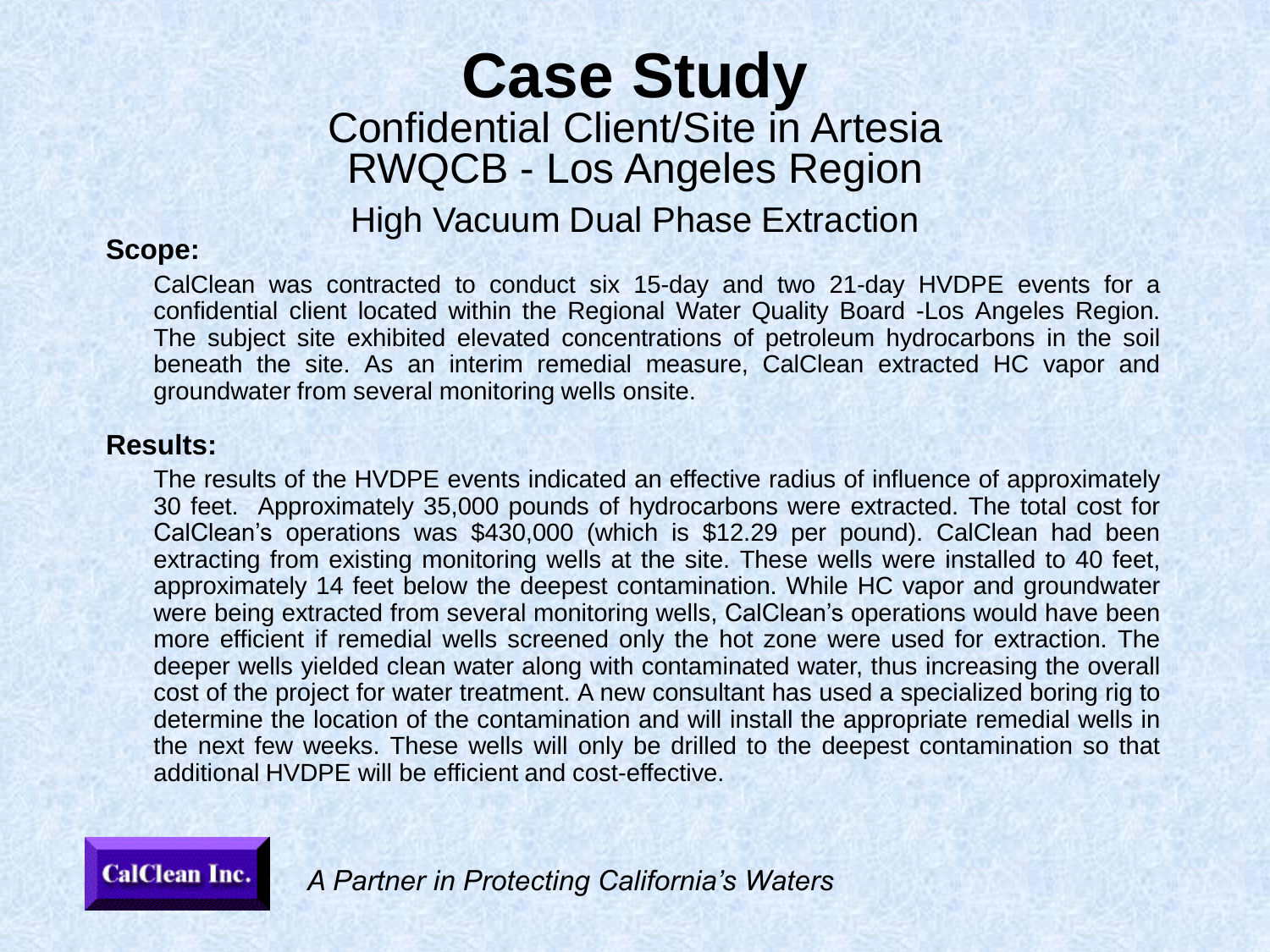### **Lessons Learned**

- Perform 5-day HVDPE pilot tests at sites with fixedbased systems and shutdown the ineffective systems
- Pre-approve budgets provided by consultants for entire scope approved by regulatory agencies
- Allow consultants to increase duration of HVDPE events as needed to maximize effectiveness (provide guidelines for notification)
- Install remedial wells around source area to remove HC from vadose, capillary fringe and saturated zone
- To maximize efficiency of HVDPE system, perform HVDPE only in source area wells; use down-hole pumps to extract HC-affected water in other wells